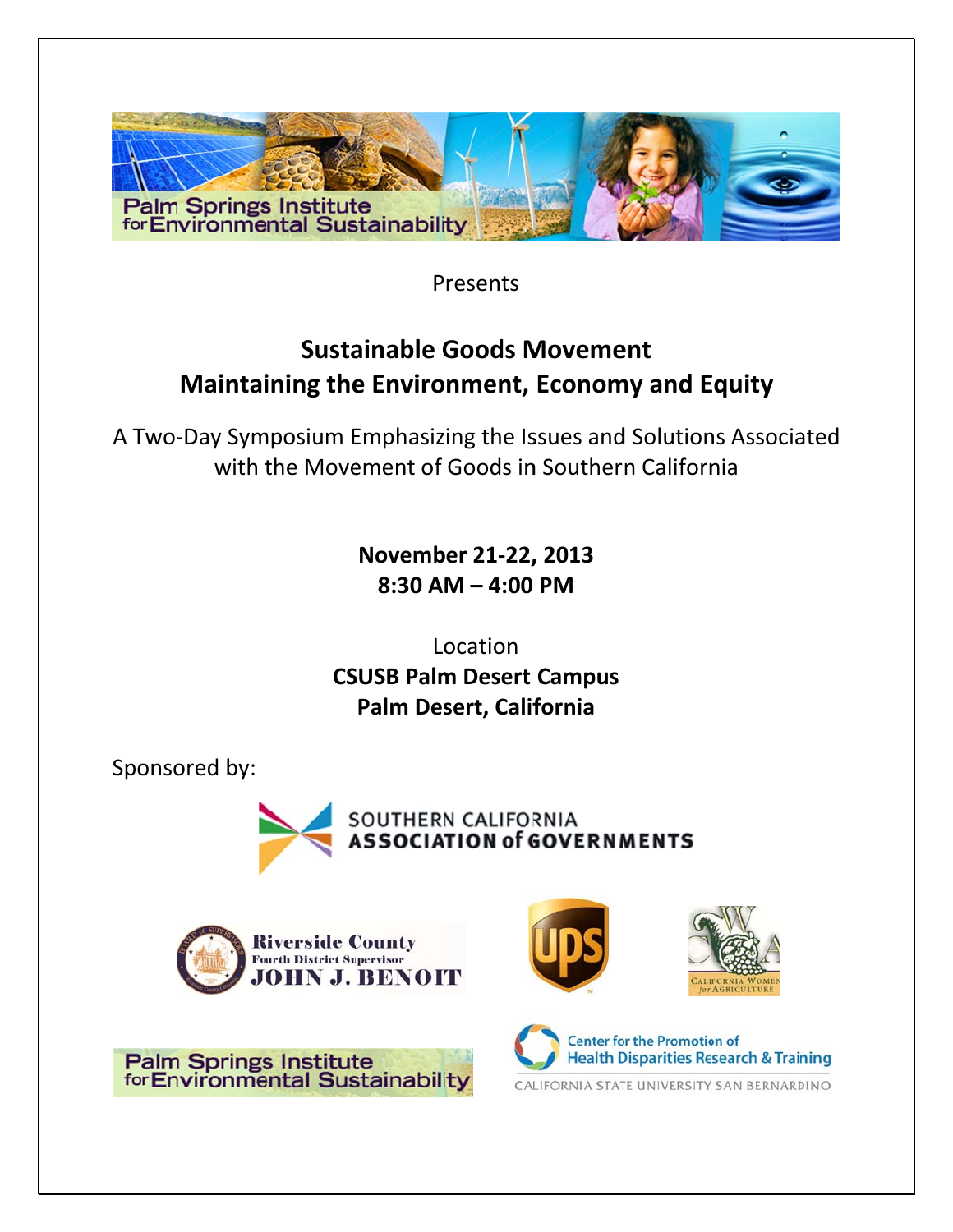# **Sustainable Goods Movement Maintaining the Environment, Economy and Equity**

## TABLE OF CONTENTS

|                                                                     | Page 3  |
|---------------------------------------------------------------------|---------|
|                                                                     | Page 3  |
| Schedule                                                            |         |
|                                                                     | Page 4  |
|                                                                     | Page 5  |
|                                                                     | Page 6  |
| Biographies                                                         |         |
|                                                                     | Page 7  |
|                                                                     | Page 8  |
|                                                                     | Page 9  |
| Abstracts                                                           |         |
|                                                                     | Page 16 |
|                                                                     | Page 16 |
| Session Three: Transportation-related exposures near major roadways | Page 18 |
|                                                                     | Page 20 |
|                                                                     | Page 22 |
| Session Seven: Measuring and evaluating transportation emissions    | Page 24 |
|                                                                     | Page 26 |
|                                                                     | Page 27 |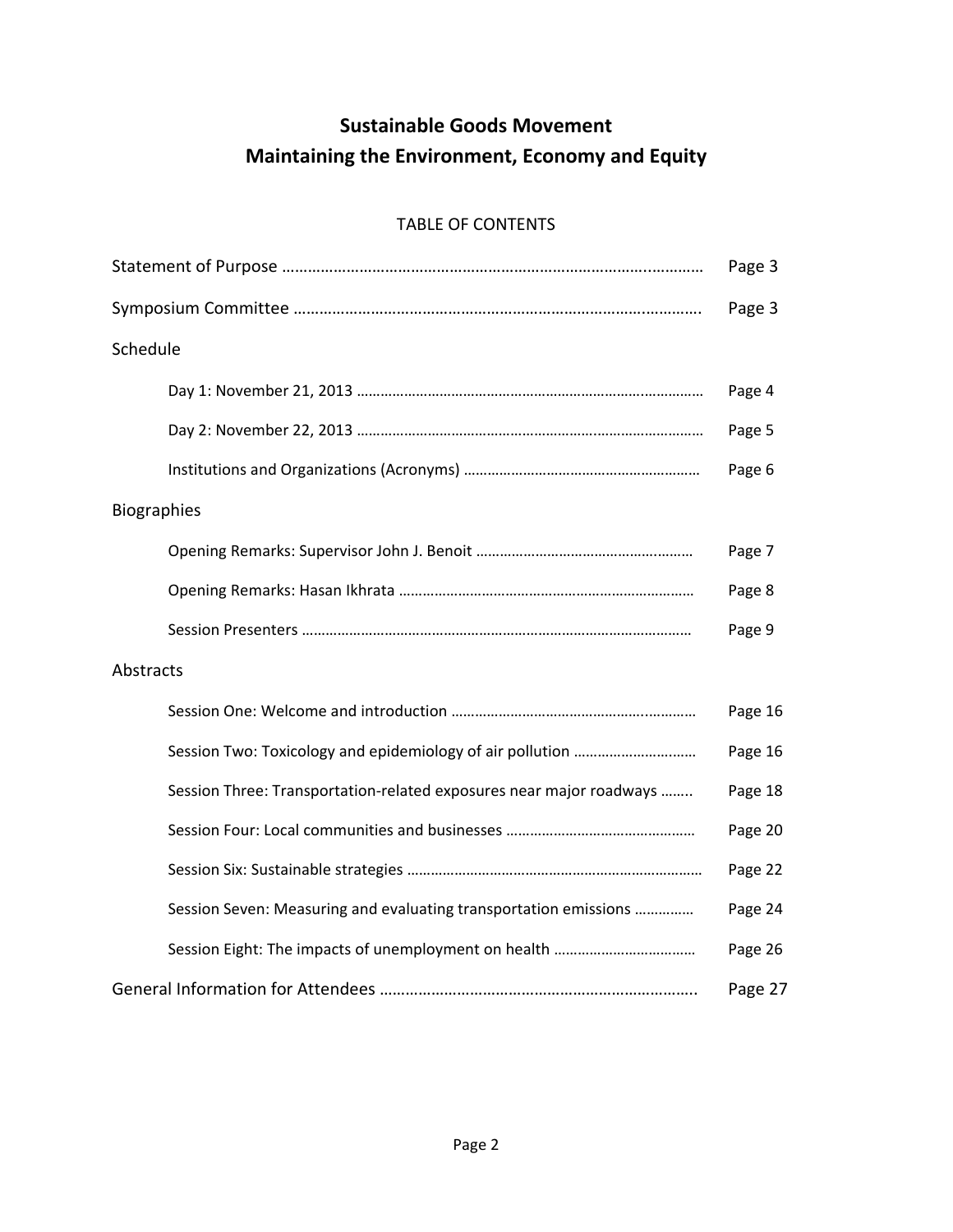## **Sustainable Goods Movement**

## **Maintaining the Environment, Economy and Equity**

A Two‐Day Symposium Emphasizing the Issues and Solutions Associated with the Movement of Goods in Southern California

## Statement of Purpose

We live in a global economy, where goods are imported, exported and transported across the United States. Southern California is a major hub for goods movement for the rest of the country, which supports our economy and jobs. However, there are rising concerns regarding diesel emissions and the proximity of some residents to major transportation corridors. The challenge we face is to resist making rash decisions based on only one piece of the puzzle, when all are important for the long‐term sustainability of our economy, communities, and the environment we live in. This two‐day symposium will address these issues by bringing together specialists from diverse disciplines. The purpose is to advance and broaden our understanding of the scientific, social and economic aspects of goods movement, with a central focus of addressing concerns and proposing solutions for long-term sustainability. Major funding is provided by the Southern California Association of Governments.

### **Symposium Committee:**

Chair: Dr. Robert N. Phalen, California State University San Bernardino

Active Members:

Sylvia Betancourt, Center for Community Action and Environmental Justice Lee Brown, California Construction Trucking Association Dr. Kimberly Collins, California State University San Bernardino Eldon Heaston, Mojave Desert AQMD Dr. Bob Leo, California State University San Bernardino Dr. Dale Lund, Center for the Promotion of Health Disparities Research and Training Ken Lund, Allen Lund Company Dr. Jenna LeComte‐Hinley, Health Assessment Resource Center Joe Rajkovacz, California Construction Trucking Association & Western Tucking Alliance Dr. Samuel Soret, Loma Linda University Gaylon Thornton, Leonard Transportation Center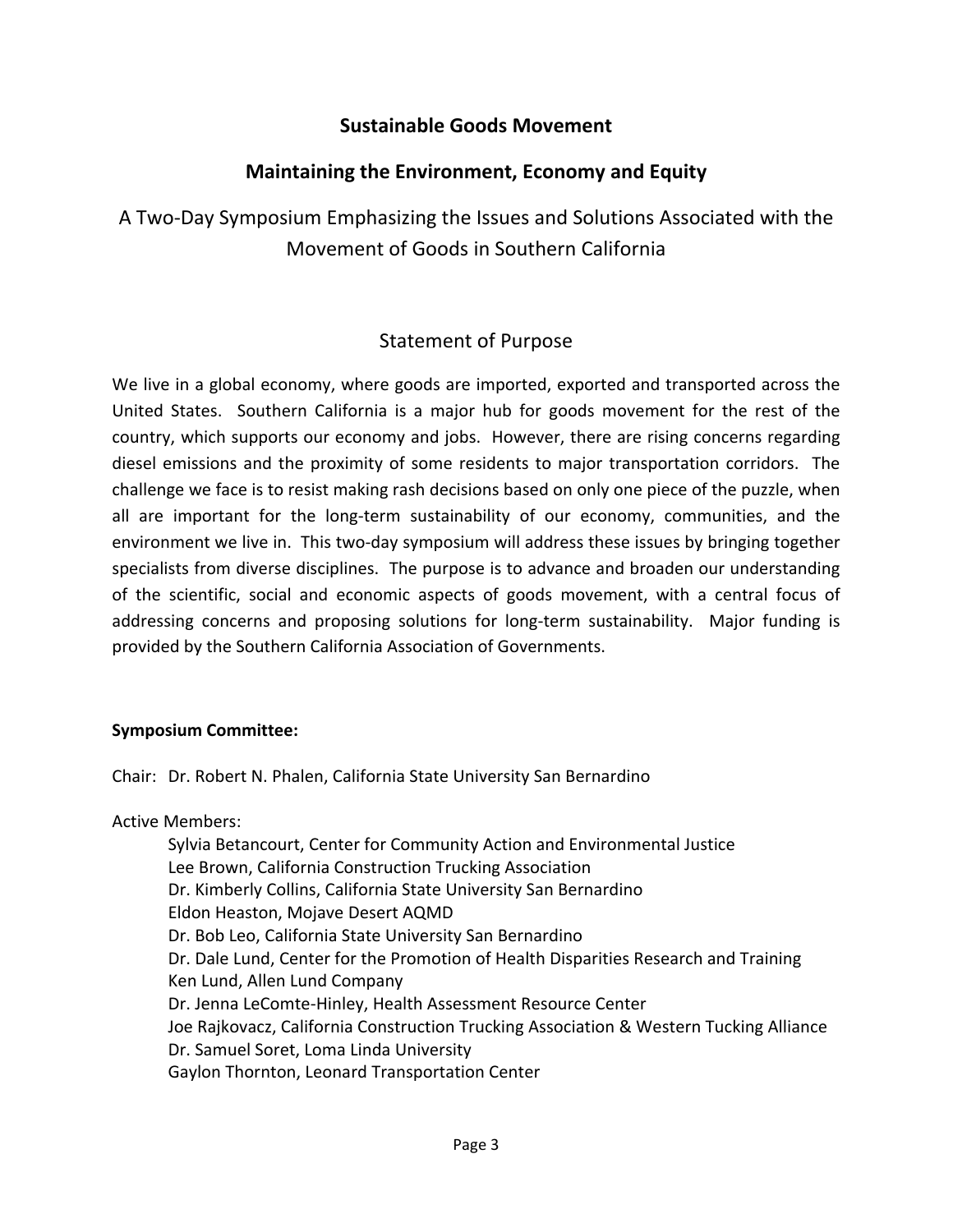# **Schedule**

# **Day 1: November 21, 2013**

## **7:30‐8:30 Registration (Coffee and Danish) – Indian Wells Theater**

## **Session 1 – Welcome and Introduction (Economy and Equity)**

| <b>Time</b> | <b>Presenters</b>                                                  | <b>Topic</b>                 |
|-------------|--------------------------------------------------------------------|------------------------------|
| 8:30-8:45   | Supervisor John Benoit (Riverside County)<br>Hassan Ikhrata (SCAG) | Welcome and opening remarks  |
|             |                                                                    |                              |
| 8:45-9:05   | Kimberly Collins (CSUSB)                                           | Economic growth and security |

## **Session 2 – Toxicology and epidemiology of air pollution (Environment)**

| <b>Time</b>  | Presenter            | <b>Topic</b>                                             |
|--------------|----------------------|----------------------------------------------------------|
| $9:10-9:30$  | Robert F. Phalen     | Deposition and fate of inhaled transportation-related    |
|              | (UCI)                | particulates                                             |
| 9:30-9:50    | James Enstrom        | Air pollution and total mortality                        |
|              | (UCLA)               |                                                          |
| $9:50-10:10$ | <b>Stanley Young</b> | Acute air pollution deaths and air pollution in southern |
|              | (NISS)               | California                                               |
| 10:10-10:30  | Panel                | Open discussion                                          |
|              |                      |                                                          |

## **Session 3 – Transportation‐related exposures near major roadways (Equity)**

| <b>Time</b> | Presenter                     | <b>Topic</b>                                                |
|-------------|-------------------------------|-------------------------------------------------------------|
| 10:40-11:00 | Jenny Quintana<br>(SDSU)      | Traffic-related exposures at US-Mexico ports of entry       |
| 11:00-11:20 | Samuel Soret<br>(LLU)         | Respiratory health risks near a major transportation center |
| 11:20-11:40 | Nicole Gatto<br>(LLU)         | Air pollution and cognitive function                        |
| 11:40-12:00 | Teresa Dodd-Butera<br>(CSUSB) | Traffic-related exposures and maternal/child health         |
| 12:00-12:30 | Panel                         | Open discussion                                             |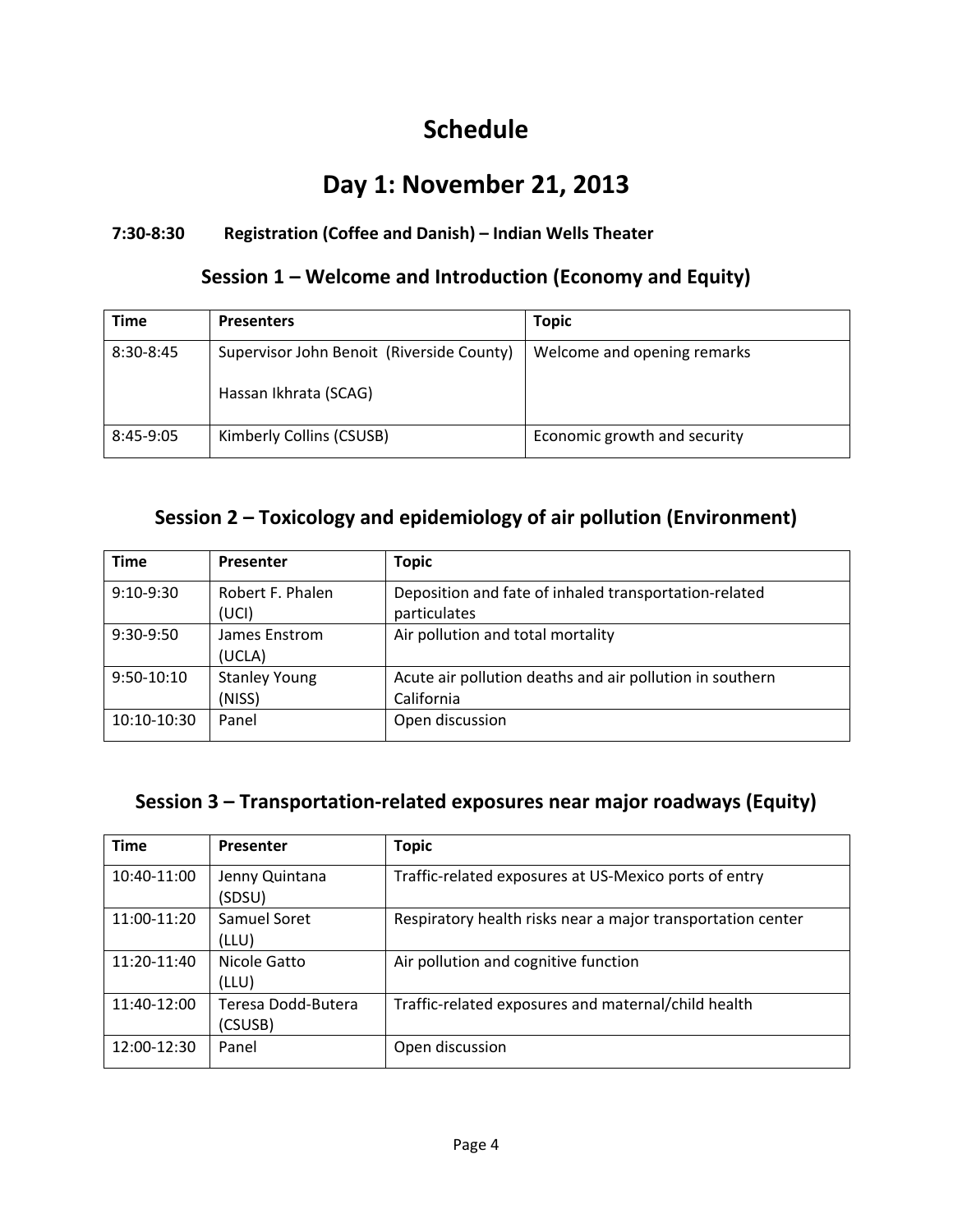## **12:30‐1:30 Lunch (IW‐120)**

## **Session 4 – Local communities and businesses (Equity)**

| <b>Time</b> | Presenter                                                      | <b>Topic</b>                                      |
|-------------|----------------------------------------------------------------|---------------------------------------------------|
| $1:30-1:50$ | Penny Newman<br>(CCAEJ)                                        | Community exposures near transportation corridors |
| $1:50-2:10$ | Ken Lund and Joseph<br>Rajkovacz<br>(Trucking Representatives) | Goods movement and small businesses               |
| $2:10-2:30$ | Matt Malkan<br>(UCLA)                                          | Regulation and environmental/social justice       |
| $2:30-3:00$ | Panel                                                          | Open discussion                                   |

### **3:00‐3:15 Break**

## **Session 5 – Future directions (Open discussion)**

| <b>Time</b> | Presenter | <b>Topic</b>                                                                   |
|-------------|-----------|--------------------------------------------------------------------------------|
| $3:15-4:00$ | Panel     | Future directions for sustaining the environment, economy and<br>social equity |

# **Day 2: November 22, 2013**

## **7:30‐8:30 Registration (Coffee and Danish) – Indian Wells Theater**

## **Session 6 – Sustainable strategies (Economy)**

| <b>Time</b>  | Presenter                   | <b>Topic</b>                                              |
|--------------|-----------------------------|-----------------------------------------------------------|
| $8:30-8:40$  | <b>Session Chair</b>        | Day 2 – Welcome and introductions                         |
| $8:40-9:00$  | Jo Klinski<br>(Magna Force) | Economical transport solutions for high density corridors |
| $9:00-9:20$  | Renee Moilanen<br>(POLB)    | Sustainable shipping and reduced emissions                |
| $9:20-9:40$  | Eldon Heaston<br>(MDAQMD)   | High desert inland port                                   |
| $9:40-10:00$ | Robert N. Phalen<br>(CSUSB) | Alternative strategies for reducing near-road exposures   |
| 10:00-10:30  | Panel                       | Open discussion                                           |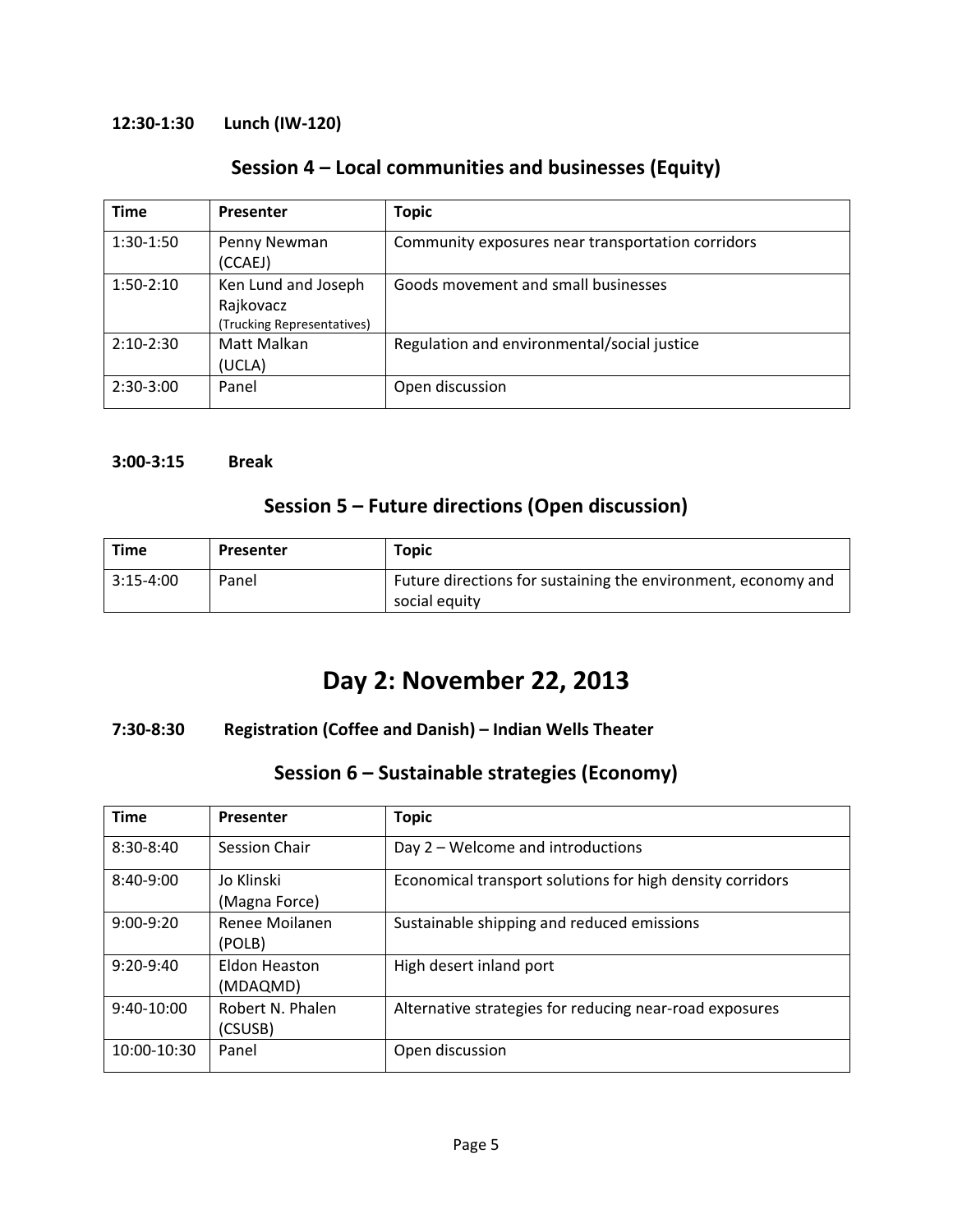## **Session 7 – Measuring and evaluating transportation emissions (Environment)**

| <b>Time</b> | <b>Presenter</b>    | <b>Topic</b>                                                              |
|-------------|---------------------|---------------------------------------------------------------------------|
| 10:40-11:00 | Guoyuan Wu<br>(UCR) | Improved truck emission estimates using truck weight and<br>activity data |
| 11:00-11:20 | Yang Li<br>(UCR)    | Determination of suspended exhaust PM                                     |
| 11:20-11:40 | Liem Pham<br>(UCR)  | Variations in particulate emissions near major highways                   |
| 11:40-12:00 | Panel               | Open discussion                                                           |

## **12:00‐1:00 Lunch (IW‐120)**

## **Session 8 – The impacts of unemployment on health (Economy)**

| <b>Time</b> | Presenter            | <b>Topic</b>                                             |
|-------------|----------------------|----------------------------------------------------------|
| $1:00-1:20$ | Robert N. Phalen     | Introduction: Why should we include employment when      |
|             | (CSUSB)              | discussing the health and well-being of our communities? |
| $1:20-1:40$ | Jenna LeComte-Hinely | Unemployment and health in Coachella Valley              |
|             | (HARC)               |                                                          |
| $1:40-2:00$ | Janet Koh            | Unemployment and child maltreatment                      |
|             | (LLU)                |                                                          |
| $2:00-2:30$ | Panel                | Open discussion                                          |
|             |                      |                                                          |

## **2:30‐3:30 Rooms available for breakout sessions and networking**

## **Institutions and Organizations**

| <b>CCAEJ</b>  | Center for Community Action and Environmental Justice                                                                          |
|---------------|--------------------------------------------------------------------------------------------------------------------------------|
| <b>CSUSB</b>  | California State University San Bernardino                                                                                     |
| <b>HARC</b>   | <b>Health Assessment Resource Center</b>                                                                                       |
| LLU           | Loma Linda University                                                                                                          |
| <b>MDAQMD</b> | Mojave Desert Air Quality Management District                                                                                  |
| <b>NISS</b>   | National Institute for Statistical Sciences                                                                                    |
| <b>POLB</b>   | Port of Long Beach                                                                                                             |
| <b>SCAG</b>   | Southern California Association of Governments -<br>Additional Support from Supervisor John Benoit,<br><b>Riverside County</b> |
| <b>SDSU</b>   | San Diego State University                                                                                                     |
| UCI           | University of California Irvine                                                                                                |
| <b>UCLA</b>   | University of California Los Angeles                                                                                           |
| <b>UCR</b>    | University of California Riverside                                                                                             |
|               |                                                                                                                                |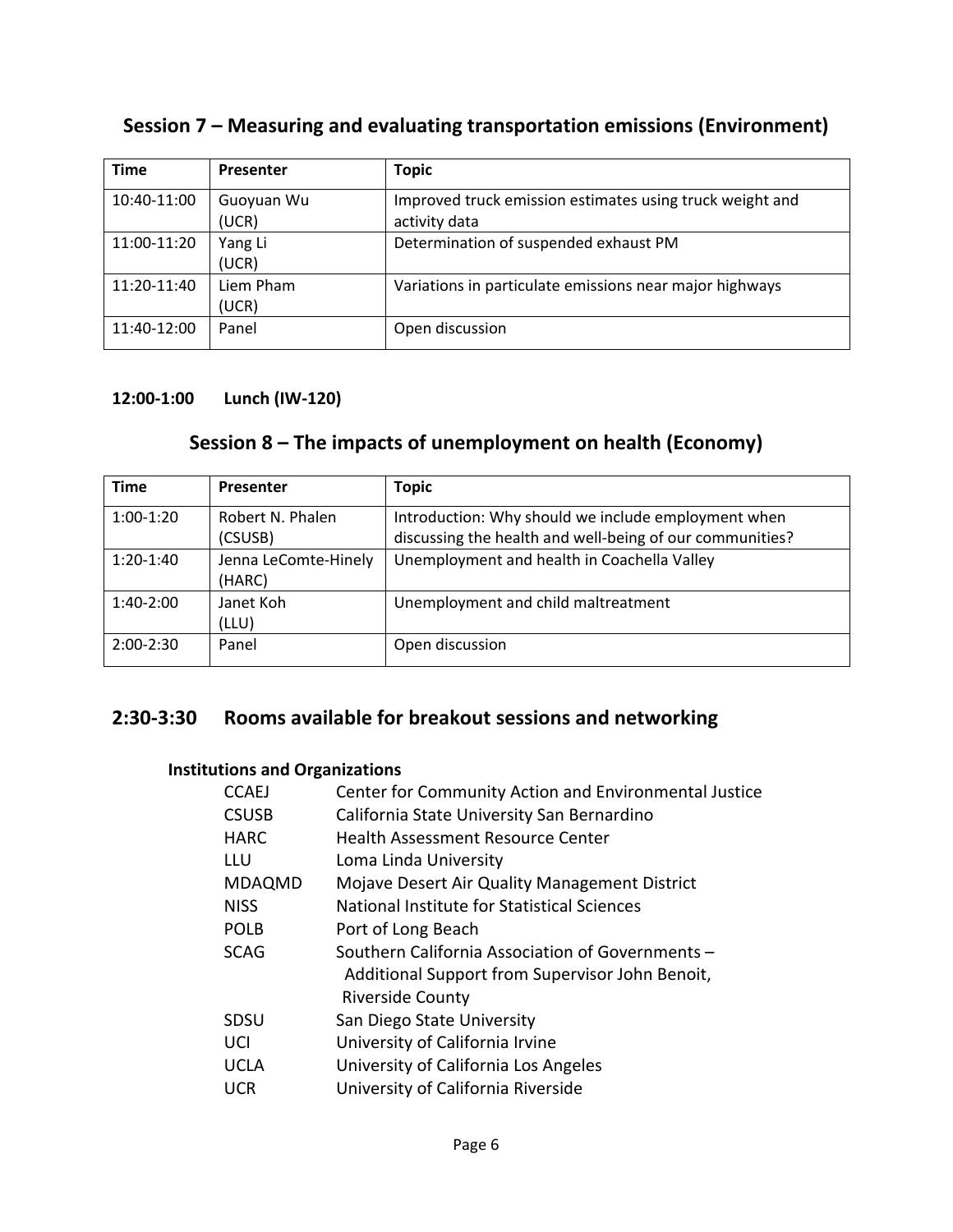## **Biographies - Opening Remarks**

## **Supervisor John J. Benoit**

## **Fourth District, Riverside County Board of Supervisors**

Supervisor John J. Benoit is the Chairman of the Riverside County Board of Supervisors, representing the eastern two-thirds of Riverside County as the 4th District Supervisor. Incorporating nearly 5,000 square miles, the 4th District stretches from Palm Springs and Desert Hot Springs, south to the Salton Sea and east to Blythe and the Colorado River.

John has a life story of exceptional service to the public. John is a veteran of 31 years in law enforcement, starting with the Corona Police Department. He attended the FBI National Academy and served as a volunteer fire captain with the Sunset-Whitney Fire



Department. His 29 years with the California Highway Patrol took him up and down the state, working patrols in Los Angeles, in Sacramento and in Bakersfield. In 1988, he made the Coachella Valley his home when he was promoted to commander of the California Highway Patrol's Indio Station.

Long active in community service organizations as past president of both the United Way of the Desert and Indio Rotary, John served on the Desert Sands School Board. Having retired from the Highway Patrol in 2001 and driven to make a positive impact and serve his community, he ran for the State Assembly in 2002. John served three full terms in the California State Assembly, representing the 64th District from 2002-08 and then representing the 37th District in the California State Senate in 2008-09.

As a state lawmaker, John was successful in having 40 pieces of legislation signed into law, including the landmark "Aryanna's Law" to protect children in daycare centers. He was known for his ability to reach across the aisle to improve public safety, transportation and education. He was awarded Legislator of the Year honors by the California School Boards Association, the School Transportation Coalition, the California Narcotics Officers' Association and the Chief Probation Officers of California.

Following the death of his friend and mentor, Supervisor Roy Wilson, John was appointed to the Board of Supervisors in 2009. He was elected to a full, four-year term on June 8, 2010.

A graduate of Riverside's Notre Dame High School and Riverside City College, John holds a bachelor's of science degree in public safety at Cal State Los Angeles and a master's degree in public administration at Cal State San Bernardino. Having participated in language immersion programs in Mexico and Costa Rica, his bilingual skills are invaluable to his work in Riverside County's largest and most diverse district.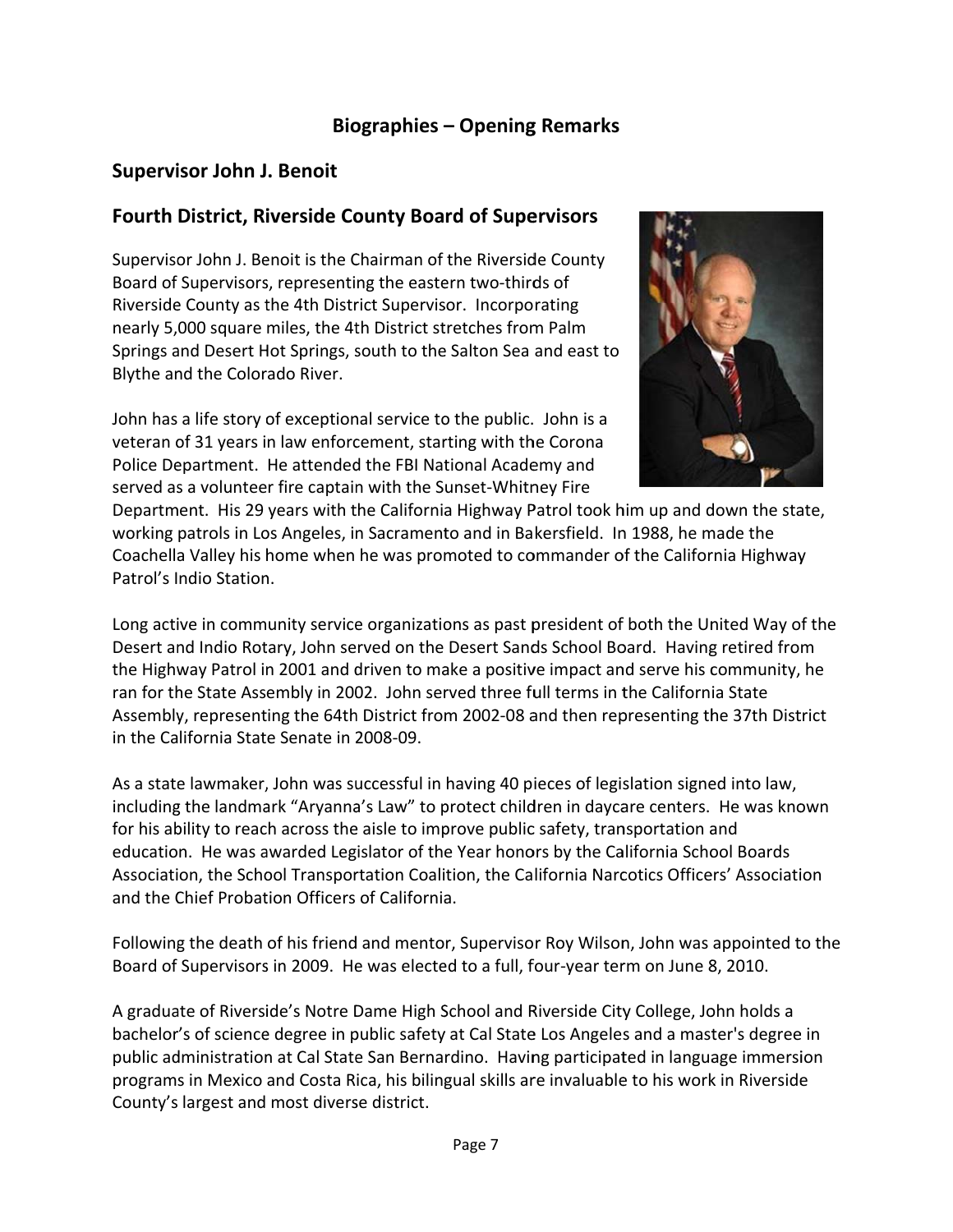## Hasan Ikhrata

## **Executive Director, Southern California Association of Governments**

Considered one of the preeminent transportation planning experts in the nation, Hasan Ikhrata is the Executive Director of the Southern California Association of Governments (SCAG), the largest metropolitan planning organization in the United States. Appointed in January 2008, Mr. Ikhrata has over 25 years of public and private sector experience in Transportation Planning in Southern California. At SCAG Mr. Ikhrata implements the policies of an 83-member Regional Council and directs day-to-day operations of the agency. He is credited with being a transformational and unifying leader who has enhanced SCAG's value to member agencies and fostered unprecedented levels of public input and participation in the development of regional transportation plans.



Prior to joining SCAG in 1994, Mr. Ikhrata worked for the Los Angeles County Metropolitan Transportation Authority (MTA), the South Coast Air Quality Management District (SCAQMD); and Mr. Ikhrata also worked abroad for the USSR government, Moscow Metro Corporation.

Mr. Ikhrata has received several awards and honors from various organizations and agencies including MOVE LA, for Outstanding Leadership as Executive Director of SCAG in preparation of the 2012 Regional Transportation Plan/Sustainable Communities Strategy. He has also been recognized by the American Society of Public Administration (ASPA), Southern California Leadership Council (SCLC), Orange County Transportation Authority (OCTA), Orange County Council of Governments (OCCOG), Orange County Business Council, Orange County Division, League of California Cities, California Legislature 49th District Assembly Resolution by Hon. Mike Eng, City of Los Angeles, State of California Certificate of Recognition, Association of the San Bernardino County Special Districts, Four Corners Transportation Summit, City of Big Bear Lake and numerous others.

Mr. Ikhrata holds a Bachelor's and a Master's degree in Civil and Industrial Engineering from Zaporozhye University in the former Soviet Union; a Master's degree in Civil Engineering from UCLA and a PhD Candidacy in Urban Planning and Transportation from USC.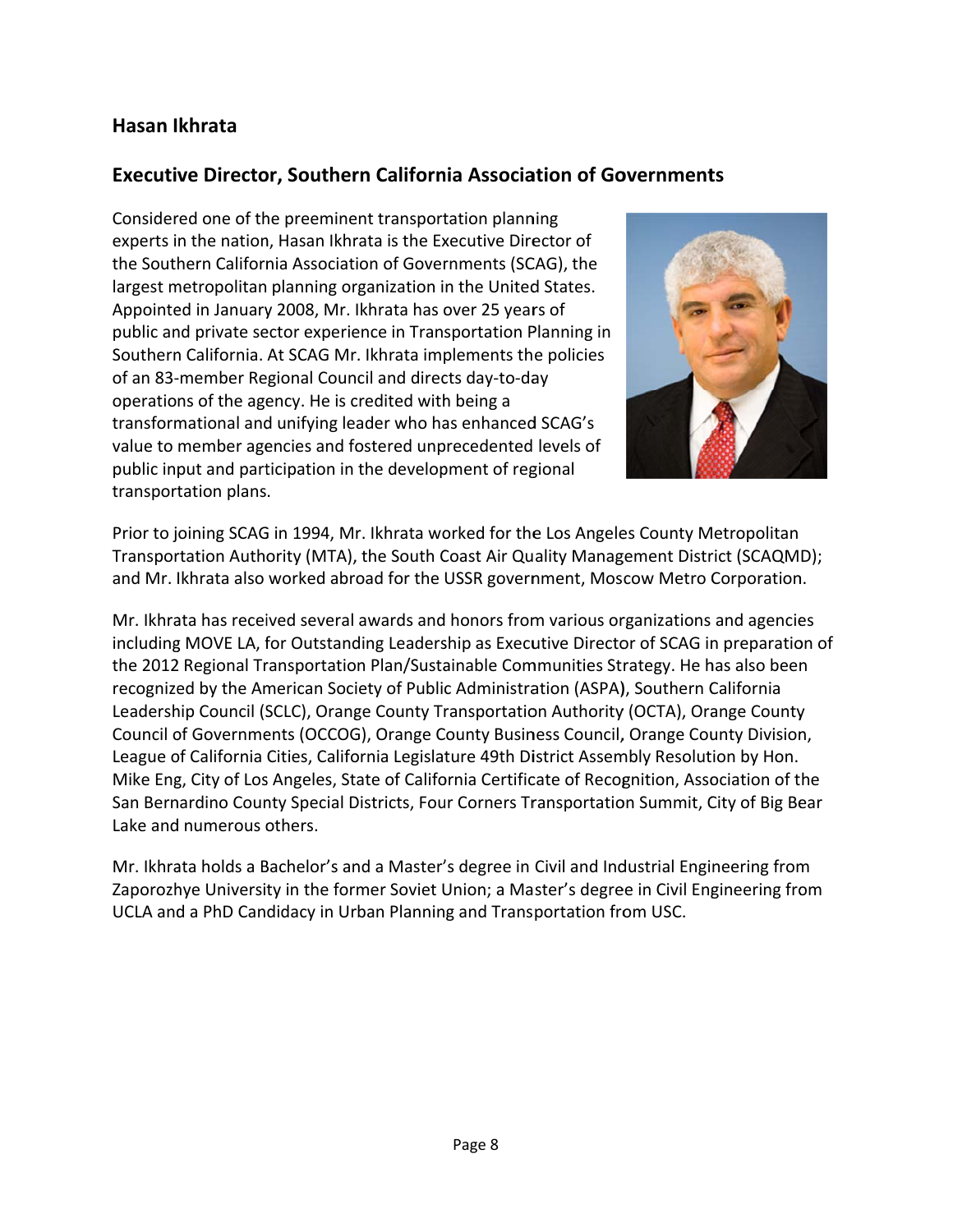## **Biographies – Session Presenters**

### **Kimberly Collins, California State University San Bernardino**

Kimberly Collins is on the faculty of the Public Administration Department at California State University‐San Bernardino. The focus of her work is on quality of life, democracy, public policy and management in comparative border regions. She has extensive experience working with data to explore these topics in both the United States and Mexico.

From 1999 to 2009, she was the founding director of the California Center for Border and Regional Economic Studies (CCBRES), located on the Imperial Valley Campus of San Diego State University and taught SDSU‐Imperial Valley in the public administration department. As director of CCBRES, Kimberly developed a monthly indicator bulletin and an annual indicator report for the Imperial‐Mexicali valleys, which was presented at an annual economic development conference, organized by Kimberly and the Center.

#### **Teresa Dodd‐Butera, California State University San Bernardino**

Dr. Teresa Dodd‐Butera is an Associate Professor of Nursing at CSU San Bernardino, and the Coordinator of the Graduate Nursing Program. She is a registered nurse and a Diplomate of the American Board of Applied Toxicology. Her research focuses on exposures to the maternal‐fetal environment, global health, health promotion and prevention strategies, and issues of environmental justice and public health.

#### **James Enstrom, University of California, Los Angeles**

In 1970 Dr. Enstrom obtained his Ph.D. in elementary particle physics at Stanford University from Nobel Laureate Melvin Schwartz. During 1971‐1973 he worked as a physicist at the Lawrence Berkeley Laboratory in the research group of Nobel Laureate Luis Alvarez. In 1976 he received an M.P.H. and postdoctoral certificate in epidemiology at UCLA from renowned public health epidemiologist Lester Breslow, M.D.

In July 1976 he joined the UCLA School of Public Health faculty as a Research Professor / Researcher focusing on lifestyle and environmental epidemiology. He held that position until June 2012 and now continues at UCLA in a similar position. Since 1981 he has been a Fellow of the American College of Epidemiology and since 2005 he has been President of the Scientific Integrity Institute, which focuses on scientific integrity in epidemiology.

In December 2005 he published major findings that fine particulate matter does not cause premature death in California. His findings have now been overwhelmingly confirmed and he is working diligently to get EPA, CARB, and SCAQMD to recognize these null findings. Currently he is assisting the US House Science Committee in its efforts to get EPA to publicly release the data it uses to set air pollution regulations.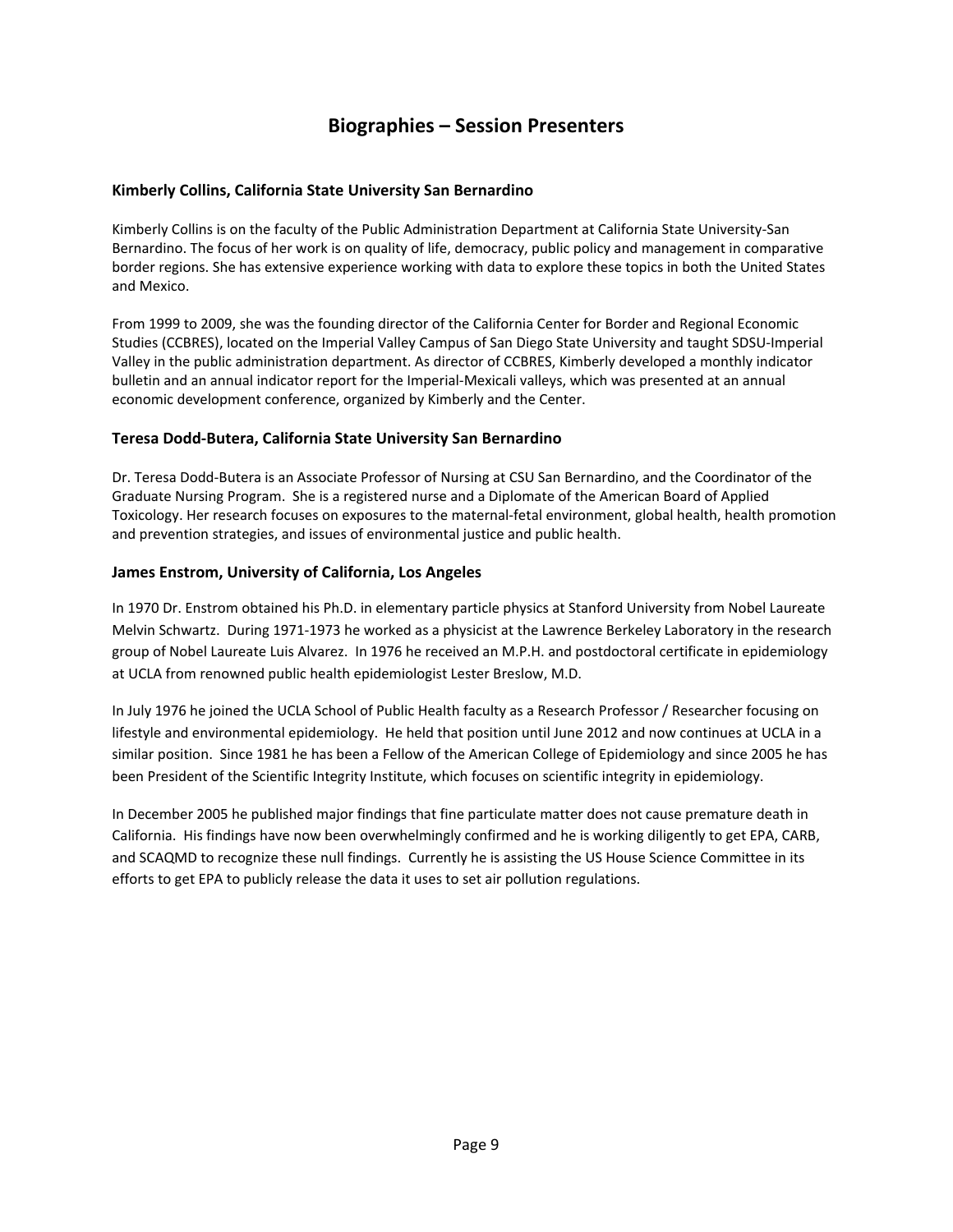#### Nichole Gatto, Loma Linda University

Dr. Nicole Gatto is currently an Associate Professor in the Department of Epidemiology, Biostatistics and Population Medicine in the School of Public Health at Loma Linda University. Dr. Gatto earned her Master's in Public Health from the Fielding School of Public Health at UCLA and her PhD in Epidemiology from the Department of Preventive Medicine at USC's Keck School of Medicine. Dr. Gatto also holds certifications in Public Health (CPH), SAS and Geographical Information Science (GIS).



Dr. Gatto's 19 years of experience in health science research have focused on

environmental, occupational and genetic risk factors for cardiovascular and neurological diseases. Dr. Gatto's specific research interests include Parkinson's disease and dementias/cognitive dysfunction.

Dr. Gatto has taught at the undergraduate and graduate level for ten years, and has guest lectured in numerous academic and community settings. Dr. Gatto completed a one-year internship in communicable disease control and prevention at the Los Angeles County Department of Public Health in 2012.

In 2009, Dr. Gatto co-founded the Milagro Allegro Community Garden, a vibrant and thriving community space that integrates urban, farming, art and education in Northeast Los Angeles. In 2010, inspired by Michelle Obama's "Let's Move" campaign, with colleagues Dr. Gatto developed LA Sprouts, a nutrition and gardening intervention aimed at reducing the risk of childhood obesity.

Currently, Dr. Gatto teaches EPDM 588 "Environmental and Occupational Epidemiology". Dr. Gatto is a native Angeleno who is inspired by the work of Wangari Maathai who founded the Green Belt movement in Kenya, and Alice Waters who created the Edible Schoolyard in Berkeley, CA.

#### **Eldon Heaston, Mojave Desert AQMD**

Eldon Heaston was appointed Executive Director of the Mojave Desert Air Quality Management District in March 2006. During his twenty-one years with the District, Heaston has worked to build and uphold its reputation as one of the most progressive and accessible air districts in the state.

Prior to his appointment as Executive Director, Heaston served as the Deputy Air Pollution Control Officer for eleven years. In that capacity he managed the day-to-day operations of both air districts, including compliance, regulatory development, engineering, air monitoring and the small business assistance program. Prior to that, he was the Environmental Services Manager, whereby he was responsible for the development and implementation of the District's AB2588 Toxic "Hot Spots" Program, rule development, health risk assessment/modeling, and Federal and State Implementation Plan (SIP) development.

Before joining the District, Heaston spent over eleven years in the aerospace and petrochemical industry where he held various positions in industrial hygiene and environmental management.

Heaston recently served six years as a Governor's appointee to the state's Inspection and Maintenance Review Committee, which evaluated the effectiveness of California's Smog Check Program and recommended program improvements.

Heaston is a founding member of the Mojave Desert Chapter of the Air & Waste Management Association, and a Past Chair of the West Coast Section of A&WMA. Heaston has also served as an adjunct faculty member for California State University, San Bernardino.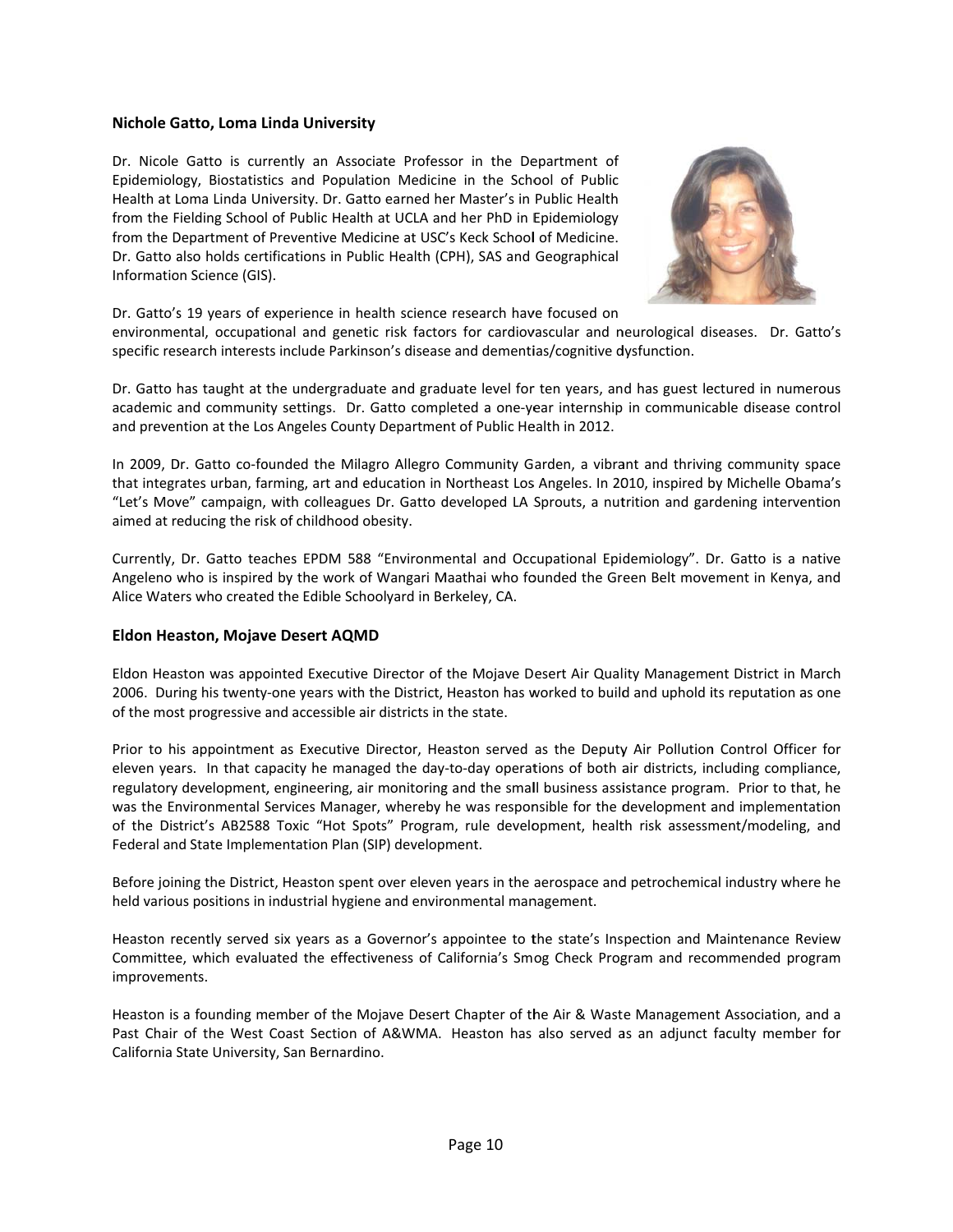### **Jo Klinski, Magna Force**

Jo Klinski is the Chief Operating Officer and Chief Intellectual Property Officer at Magna Force, Inc., a 20 year old company dedicated to creating innovative, ecologically sustainable and resource efficient technologies for industry and transportation. Jo oversees all aspects of Magna Force's international business development as well as the company's expanding patent portfolio. Jo also manages the company's contracts and oversees its marketing program. She has been involved with company operations since 1997.

Prior to her work at Magna Force, Jo was a manager at a boutique building supply company specializing in custom ordering, loading and shipping of sea going containerized freight to Hawaii and the Pacific Rim providing first‐hand experience with the issues surrounding freight shipments.

#### **Janet H. Koh, Loma Linda University**

Janet H. Koh, MPH, DrPH(c) is a doctoral student at Loma Linda University School of Public Health. She is currently Principal Trainer with the electronic medical record software implementation at Loma Linda University Health. Previously, she was the program specialist with the division of Forensic Pediatrics at Loma Linda University Children's Hospital. Upon completion of her Master of Public Health degree, she created a child abuse prevention program focusing on abusive head trauma (AHT) prevention and worked with numerous community organizations to provide education and offer services to improve community health outcomes. She maintained record keeping and prepared statistical data for the program. Ms. Koh is currently A.B.D., finalizing her dissertation, Environmental Stability, Intimate Partner Violence, and Associated Disparities in Child Maltreatment.

#### **Jenna LeComte‐Hinely, Health Assessment Resource Center**

Dr. Jenna LeComte‐Hinely holds a BS in Business Administration from the University of Redlands, and an MS and PhD in Applied Industrial‐Organizational Psychology from Portland State University. Dr. LeComte‐Hinely's research is in the field of Occupational Health Psychology, and much of her past research has centered on the impact of work‐life balance on health and wellness. Currently, Dr. LeComte‐Hinely is the Director of Research and Evaluation at Health Assessment Resource Center (HARC, Inc.), a Palm‐Desert based nonprofit dedicated to providing objective, reliable research in order to facilitate better decision‐making regarding health and quality of life. At HARC, Dr. LeComte‐Hinely oversees the triennial survey of the health of the Coachella Valley community. This survey provides an unbiased, statistically reliable snapshot of the health of adults and children living in the Coachella Valley. In her role as Director of Research and Evaluation, Dr. LeComte‐Hinely also designs and conducts customized research and evaluation for a variety of other local organizations.

#### **Yang Li, University of California Riverside**

Yang Li is now a graduate student in Mechanical Engineering Department of University of California, Riverside. He attended Thermal Science and Energy Engineering department from University of Science and Technology of China for his bachelor degree in engineering. He also worked as Advanced Placement teacher for Physics. He is group member in the aerosol science group of Professor Heejung Jung at the Bourns College of Engineering Center for Environmental Research and Technology (CE‐CERT). His research areas are online measurement of particular matter and fire synthesis of battery materials.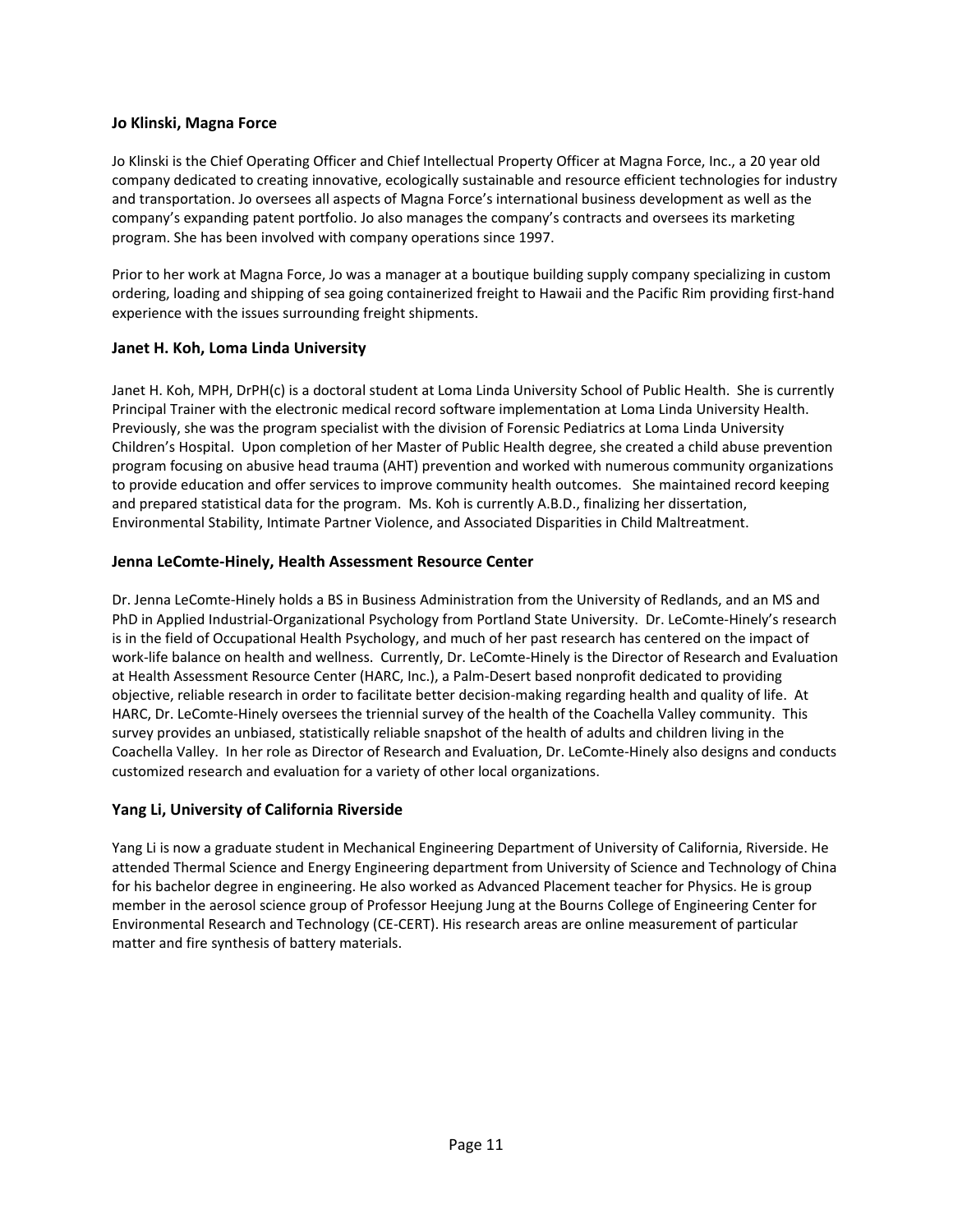### Kenny Lund, Allen Lund Company

A graduate of Loyola Marymount with a degree in Business Administration, Kenny Lund came to the Allen Lund Company in 1989 after three years of teaching and coaching at St. Francis High School in La Cañada, California.

Kenny managed the Refrigerated Transportation Division in Los Angeles for eight years, handling loads mostly to the southeastern United States before shifting full time into being the manager of the newly formed Information and Technology Department in 1997.



In November of 2002 Kenny became Vice President of Information and

Technology and 2 1/2 years later in July of 2005 was promoted to Vice President - Support Operations that includes the Information and Technology, Marketing and Carrier Resources Departments.

In 2011 Kenny became a CTB (Certified Transportation Broker).

He currently serves on the following:

- Board of Directors Transportation Intermediaries Associations
- Chairman, Supply Chain Logistics Council United Fresh Produce Association
- Board of Directors Executive Committee United Fresh Produce Association
- $\bullet$ North American Produce Transportation Working Group - Worked on Produce Transportation Guidelines

Kenny lives in Pasadena, California with his wife Mary and five children.

#### Renee Moilanen, Port of Long Beach

Renee Moilanen is an Environmental Specialist at the Port of Long Beach, one of the nation's largest seaports. As a key member of the Port's Air Quality team, she helps oversee the Port's Green Ship Incentive Program, which rewards ship operators for deploying lower-polluting ships to Long Beach, and she manages the Port's efforts to demonstrate emission reduction technologies for ships. Ms. Moilanen assists with the San Pedro Bay Ports Technology Advancement Program, helping to manage technology projects designed to reduce or eliminate tailpipe diesel emissions, and with the Port's shore power program. She holds a Bachelor of Arts degree from the University of Florida and a Master's degree in Public Policy with a concentration in health policy from the University of California, Los Angeles.

### Penny Newman, Center for Community Action and Environmental Justice

Penny Newman is executive director and founder of the Center for Community Action and Environmental Justice (CCAEJ), which serves Riverside and San Bernardino counties. She began her fight for environmental justice with the battle of the Stringfellow Acid Pits, California's worst toxic waste site. This 25-year battle of a small town against the pollution from the Stringfellow site is recounted in her book, "Remembering Stringfellow." Ms. Newman has received numerous awards during her 27 years as an environmental activist, including Jurupa's "Citizen of the Year." She was nominated as a 2005 California Senate "Woman of the Year" by Sen. Nell Soto, D-Pomona. Newman has also appeared on numerous television shows such as the "Remembering Your Spirit" segment of the Oprah Winfrey show. She was the subject of an HBO documentary, "Toxic Time Bomb."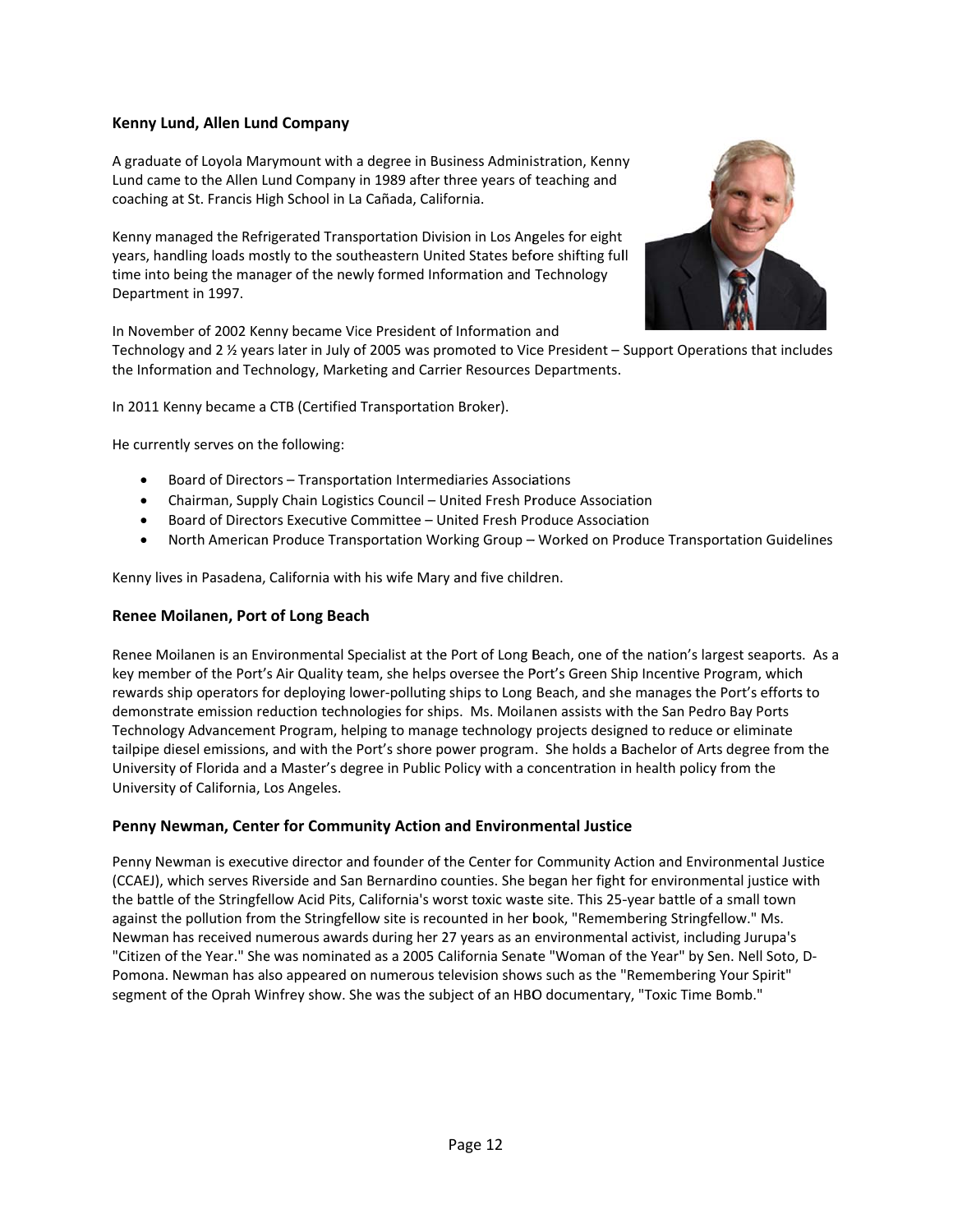### **Robert F. Phalen, University of California Irvine**

Robert F. Phalen, Ph.D., co‐directs the Air Pollution Health Effects Laboratory at the University of California, Irvine (UCI). He is a Professor in the Department of Medicine, Center for Occupational and Environmental Health. He graduated in 1964 from San Diego State University with a B.S. in physics, and obtained in 1966 an M.S. degree in physics. In 1971, he obtained a Ph.D. in radiation biology and biophysics, with specialization in inhalation toxicology, from the University of Rochester (in NY). His postdoctoral research was conducted at the Inhalation Toxicology Research Institute in Albuquerque, NM. In 1972, Dr. Phalen joined the College of Medicine at UCI to establish the Air Pollution Health Effects Laboratory, which still conducts studies relating to the toxicology of air pollutants. These studies have been supported by a variety of federal agencies, California state agencies, and numerous private agencies. He has published over 140 scientific papers, authored or co-authored books entitled *Inhalation Studies: Foundations and Techniques, 1st and 2nd editions* 1984, 2009), *Methods in Inhalation Toxicology* (1996), *The Particulate Air Pollution Controversy* (2002) and *Introduction to Air Pollution Science* (2011).

### **Robert N. Phalen, California State University San Bernardino**

Robert N. Phalen, PhD, CIH, is an Associate Professor of Environmental Health Sciences in the Health Science and Human Ecology Department at California State University San Bernardino. Dr. Phalen received his doctoral degree in Environmental Health Sciences from University of California, Los Angeles. He is a Certified Industrial Hygienist (CIH), a specialist dedicated to protecting the health and well‐being of people at work and in their community. Dr. Phalen teaches environmental and occupational health to undergraduate and graduate students. His primary areas of research include air quality, environmental monitoring (air and water), pesticides, personal protective equipment, and ergonomics. He is currently conducting research on air and water pollution issues within the Southern California region. Dr. Phalen is also a co‐author of the textbook *Air Pollution Science: A Public Health Perspective*, which was designed for use with academic programs in environmental and public health. The textbook is published by Jones and Bartlett and the American Public Health Association.

### **Liem T. Pham, University of California Riverside**

Liem T. Pham is currently a mechanical engineering graduate student at University of California Riverside (UCR) working under the supervision of Dr. Heejung Jung at the Bourns College of Engineering Center for Environmental Research and Technology (CE‐CERT). He previously attended University of California Irvine (UCI) and received his Master of Science and Bachelor of Science in Mechanical and Aerospace Engineering focusing in the area of alternative energy and technology. After completing his master degree, he joined One‐Cycle Control Inc. and worked as Senior Mechanical Engineer for three years in the Research and Development Division and also Production Division. His main research at UCR is in the area of vehicle emissions and characterizing diesel engine exhaust using environmental chamber.

### **Penelope J.E. Quintana, San Diego State University**

Dr. Penelope JE Quintana is an Associate Professor of Public Health at San Diego State University (SDSU) Graduate School of Public Health. She received a BS in Genetics from UC Davis, an MPH in Occupational Health at SDSU, and a PhD in Environmental Health Sciences from UC Berkeley. She has a research focus on exposures to children and vulnerable populations at the US‐Mexico border. She has assessed children's exposure to thirdhand smoke (residual tobacco toxicants remaining after smoking has occurred) through surface wipe and house dust, and demonstrated the persistence of toxicants in these environments. In conjunction with researchers at Universidad Autónoma de Baja California, Tijuana, she has studied exposure to toxic traffic pollutants inside vehicles waiting in lines to cross the US‐Mexico border and exposures to nearby communities. With the University of Washington, she has measured absorption of diesel pollutants through urinary analysis in pedestrians waiting in long lines northbound at the San Ysidro Port of Entry next to idling diesel buses. She is the author of a recent report drawing attention to the long northbound wait times and lines of idling vehicles at US‐Mexico Ports of Entry as an environmental justice issue for border crossers and surrounding communities.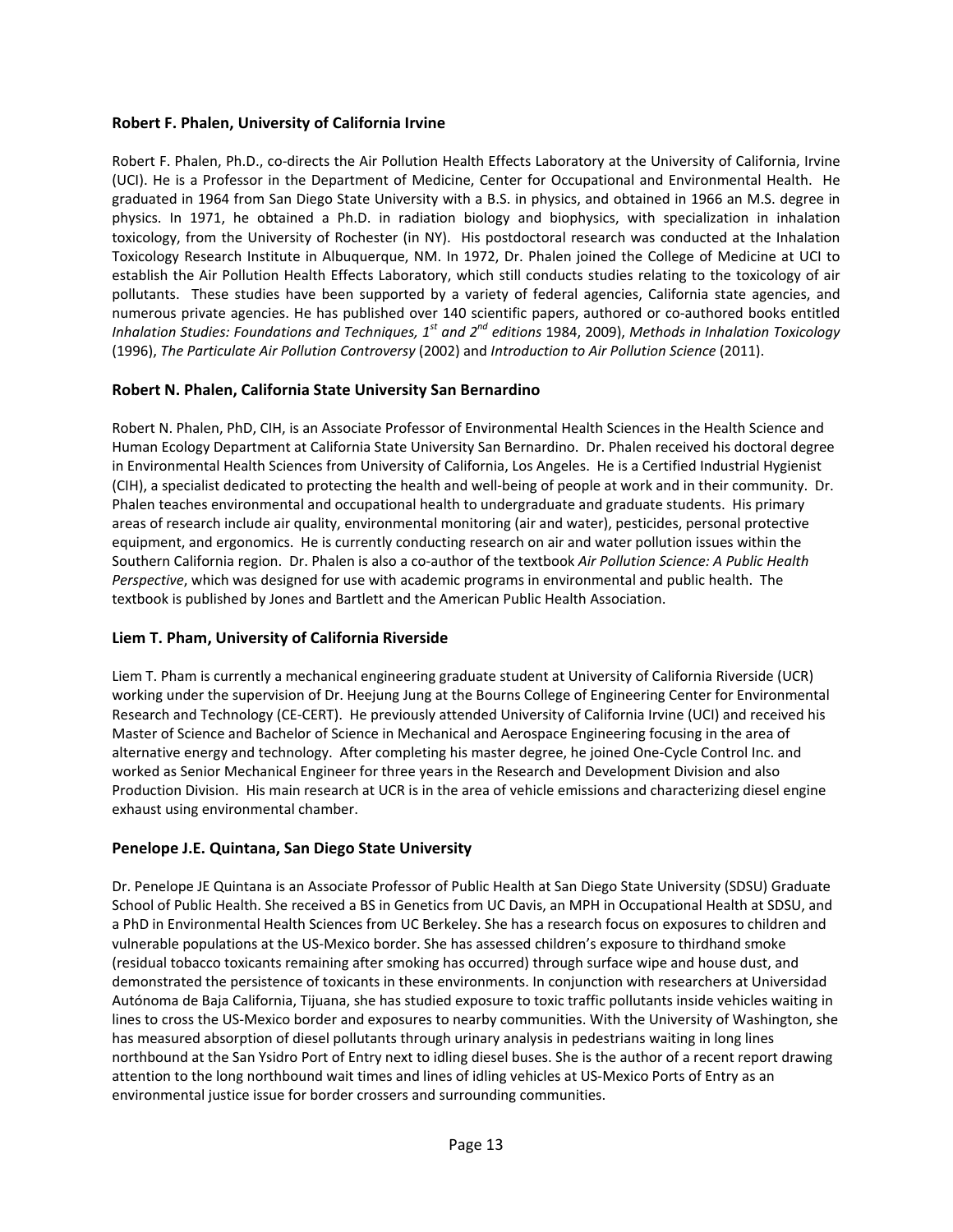### Joe Rajkovacz, California Construction Trucking Association and Western **Trucking Alliance**

Joe Rajkovacz serves as Director of Governmental Affairs & Communications for the California Construction Trucking Association and Western Trucking Alliance. The association is the oldest independent non-profit trucking trade association in the U.S.

Mr. Rajkovacz has been employed in the trucking industry for over 35 years working various capacities from company driver, owner-operator, small-fleet owner (employer), and ultimately associational representative for two non-profit trade



associations. Ironically, his trucking career began while attending Marquette University in pursuit of a law enforcement degree; he drove beer trucks out of Milwaukee's breweries to pay for his college education. While he did serve as a police officer, his interest in trucking never faded and he decided to shift career fields and resume a trucking career. During his active trucking years, Mr. Rajkovacz logged over 3.8 million miles without a preventable accident.

Few industries are as highly regulated as the trucking industry. Since 2006, the industry entered what can only be called a "hyper-regulatory" environment unlike anything seen in the industry since deregulation in 1980. Mr. Rajkovacz has been involved in many of the major state and federal regulatory hurdles faced by the trucking industry from federal hours-of-service regulations to the promulgation of the California Air Resources Board regulations on diesel powered trucks. One constant through all of the hyper-regulatory activity was Mr. Rajkovacz passion in representing the views of small-business truckers from Sacramento to Capitol Hill in Washington D.C.

Mr. Rajkovacz has testified numerous times before congressional committees in Washington D.C. on trucking issues, he has done extensive work with the U.S Department of Homeland Security helping develop the First Observer Transportation Security Awareness Program, he is frequently an invited guest on various national radio programs offering commentary specific to trucking issues. He has written for national trade publications He participates actively in the Commercial Vehicle Safety Alliance and other industry-government highway safety oriented coalitions. In 2007 Mr. Rajkovacz was appointed to the Commercial Driver's License task force by then U.S. Secretary of Transportation Mary Peters.

Mr. Rajkovacz and his wife live in Rancho Cucamonga, California.

#### **Samuel Soret, Loma Linda University**

Samuel Soret, PhD, MPH, is currently Associate Dean for Public Health Practice and Associate Professor of Environmental Health at Loma Linda University School of Public Health, Loma Linda, CA. He received a BS in Biological Sciences from the University of Valencia, Spain, an MPH from the University of California Berkeley's School of Public Health, and a PhD in Biology from Loma Linda University. His main research interests focus on air pollution epidemiology and medical geography. He is currently a co-investigator of the Adventist Health and Smog (AHSMOG) Study, a longstanding investigation on the chronic health effects of air pollution. He is also Principal Investigator of the Environmental Railyard Research Impacting Community Health (ENRRICH) Study, which focuses on the assessment of health effects associated with residential proximity to goods movement facilities in inland Southern California. He is also pursuing research on the potential enhanced susceptibility of kidney transplant recipients to community air pollution.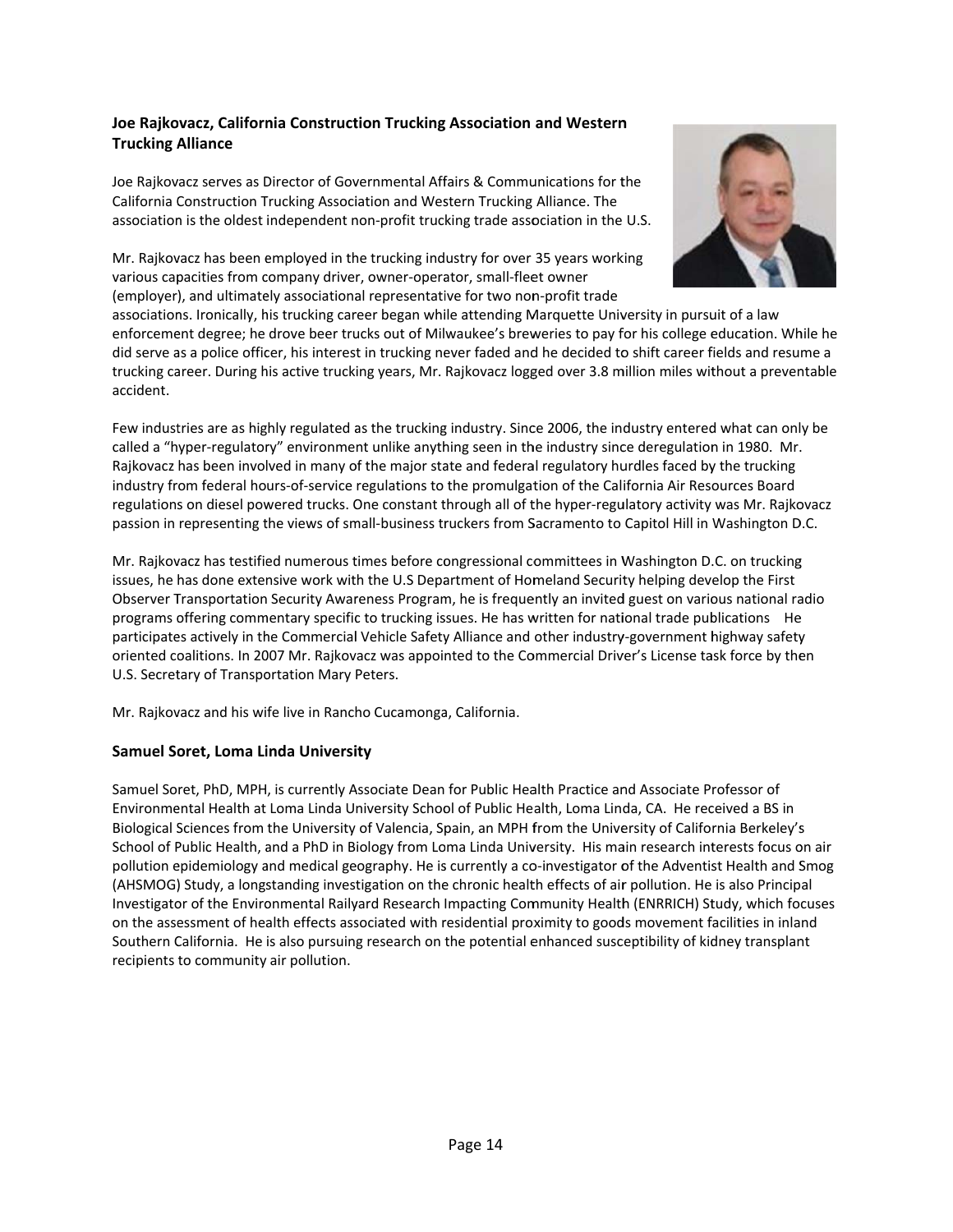### **Guoyuan Wu, Univers ity of Californ nia Riverside**

College of Engineering – Center for Environmental Research and Technology (CE-CERT) University of California, Riverside

Dr. Guoyuan Wu received his B.S. degree in Energy Engineering in 2001 from Zhejiang University, P. R. China, and completed his M.S. degree in Thermal Engineering at Tsinghua University, P. R. China, in 2004. Then, he earned Ph.D. degree in Mechanical Engineering from the University of California, Berkeley in 2010. During the pursuit of his Ph.D., Dr. Wu had been employed as a graduate student researcher at the California Partners for Advanced Transportation Technology (PATH) for about five years. Upon graduation, Dr. Wu joined the Transportation Systems Research (TSR) group at CE-CERT as a Postdoctoral Researcher. Since July 2012, he has been working as an Assistant Research Engineer and conducting research on evaluation and development of intelligent and sustainable transportation systems, optimization and control of transportation systems, and traffic simulation. Dr. Wu is a member of the Institute of Transportation Engineers (ITE), Institute of Electrical and Electronics Engineers (IEEE), and Chinese Overseas Transportation Association (COTA). He is also a friend of several standing committees of Transportation Research Board (TRB), including the Traffic Signal Systems (AHB25), Managed Lanes (AHB35), and Transportation and Air Quality (ADC20).

### **Stanley Young, National Institute of Statistical Sciences**

Dr. S. Stanley Young is the Assistant Director for Bioinformatics at the National Institute of Statistical Sciences (NISS) in Research Triangle Park, North Carolina. NISS' mission is to identify, catalyze and foster high impact, cross- disciplinary research involving the statistical sciences. He is also the CEO of Omicsoft Corporation.

Dr. Young graduated from North Carolina State University, BS, MES and a PhD in mission is to identify, catalyze and foster high impact, cross- disciplinary research<br>involving the statistical sciences. He is also the CEO of Omicsoft Corporation.<br>Dr. Young graduated from North Carolina State University clinical research, first at Eli Lilly and then at GlaxoSmithKline. He has authored or coauthored over 50 papers including six "best paper" awards, and a highly cited book, Resampling-Based Multiple Testing. He has two issued patents.

He is interested in all aspects of applied statistics, with special interest in chemical and biological informatics. He conducts research in the area of data mining.

Dr. Young is a Fellow of the American Statistical Association and the American Association for the Advancement of Science. He is an adjunct professor of statistics at North Carolina State University, the University of Waterloo and the University of British Columbia where he co directs thesis work.

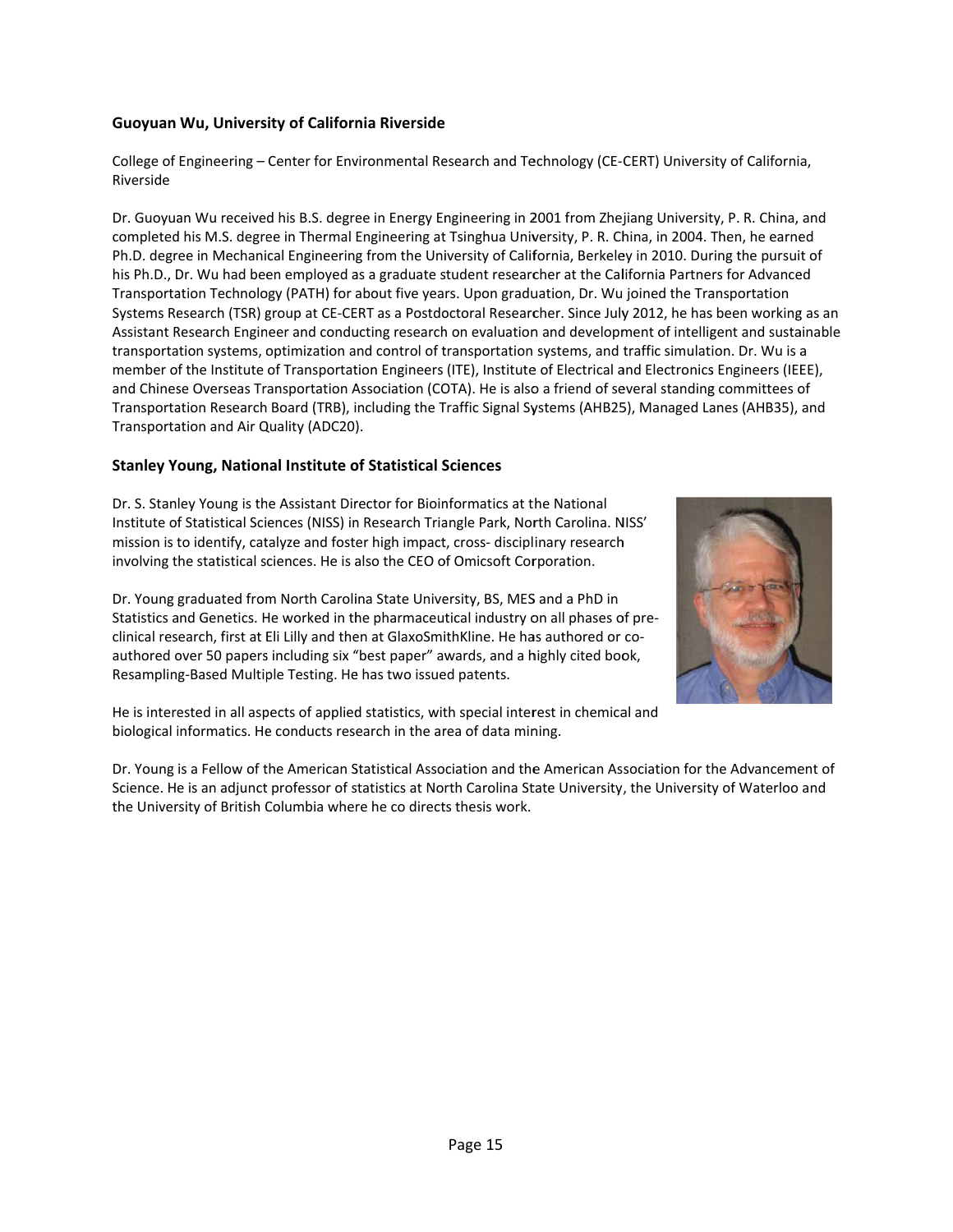#### **Session 1 – Welcome and Introduction (Economy and Equity)**

#### **Kimberly Collins, PhD**

Department of Public Administration, CSUSB

#### *Quality of Life Indicators for the Inland Empire: Insight to a More Sustainable Future*

International trade is an important part of any nation's economic growth and security. The United States has developed one of the strongest, global trade regimes in the world, leading to the system of globalization known in the world today. The impacts of this trade have been very important to the U.S. and to local regions that experience the movement of goods on an everyday basis. While at the national level, the overall impacts to the nation are generally seen as positive, the local experience can be very different. There is a cost and some benefits to a region's quality of life. These are best displayed through indicators that provide insight to the region's realities and allow for an understanding of sustainable economic growth. In the Inland Empire, a large and diverse area, there are two very important transportation corridors, the NAFTA and Alameda Corridors. Rail and truck traffic pass through the area on a constant basis. This presentation will provide an overview of the region through quality of life indicators that highlight the impacts of international trade, focusing on specific communities in crisis and the region as a whole. It is hoped that by looking at the objective indicators better policies and allocation of resources can occur to mitigate the impacts of trade and improve the local quality of life.

#### **Session 2 – Toxicology and epidemiology of air pollution (Environment)**

#### **Robert F. Phalen, Ph.D.**

Center for Occupational and Environmental Health, Department of Medicine University of California, Irvine

#### *The Deposition and Fates of Inhaled Transport‐Related Particulate Material*

In order to accurately predict the potential adverse health effects of inhaled transportation‐related particles, their initial deposition doses, and fates in the body must be examined. All substances can be harmful, and all can be safe depending on the dose, i.e., "the dose makes the poison." Particle size, airway anatomy, and breathing parameters are the major factors that determine initial deposition doses in the respiratory tract. Transport‐related particles are in the fine (under 2.5 μm aerodynamic diameter) and ultrafine (physical dimensions under 0.1 μm) modes of environmental particles. Particles in this size range will deposit throughout the entire respiratory tract when they depart airstreams and contact airway surfaces. From an inhalation toxicology viewpoint the respiratory tract has three main anatomical regions: (1) upper (nose, mouth, and larynx); (2) tracheobronchial; and (3) alveolar. Each region has its characteristic anatomy, biological functions, diseases, and mechanisms that lead to particle capture. The main mechanisms that cause inhaled particles to deposit are: (1) sedimentation due to gravity; (2) inertial impaction (for large particles); (3) diffusion (for small particles); (4) interception (e.g., for fibers); and (5) electrostatic attraction (for highly charged particles). A person's age, disease states, level of exertion and other factors also influence inhaled particle deposition and clearance. Because "the dose makes the poison", it is important to examine the deposition doses of air pollution particles over a lifetime. Even at the highest current permitted EPA air standards, the deposition over 70 years is less than 0.5 grams for PM2.5. One can identify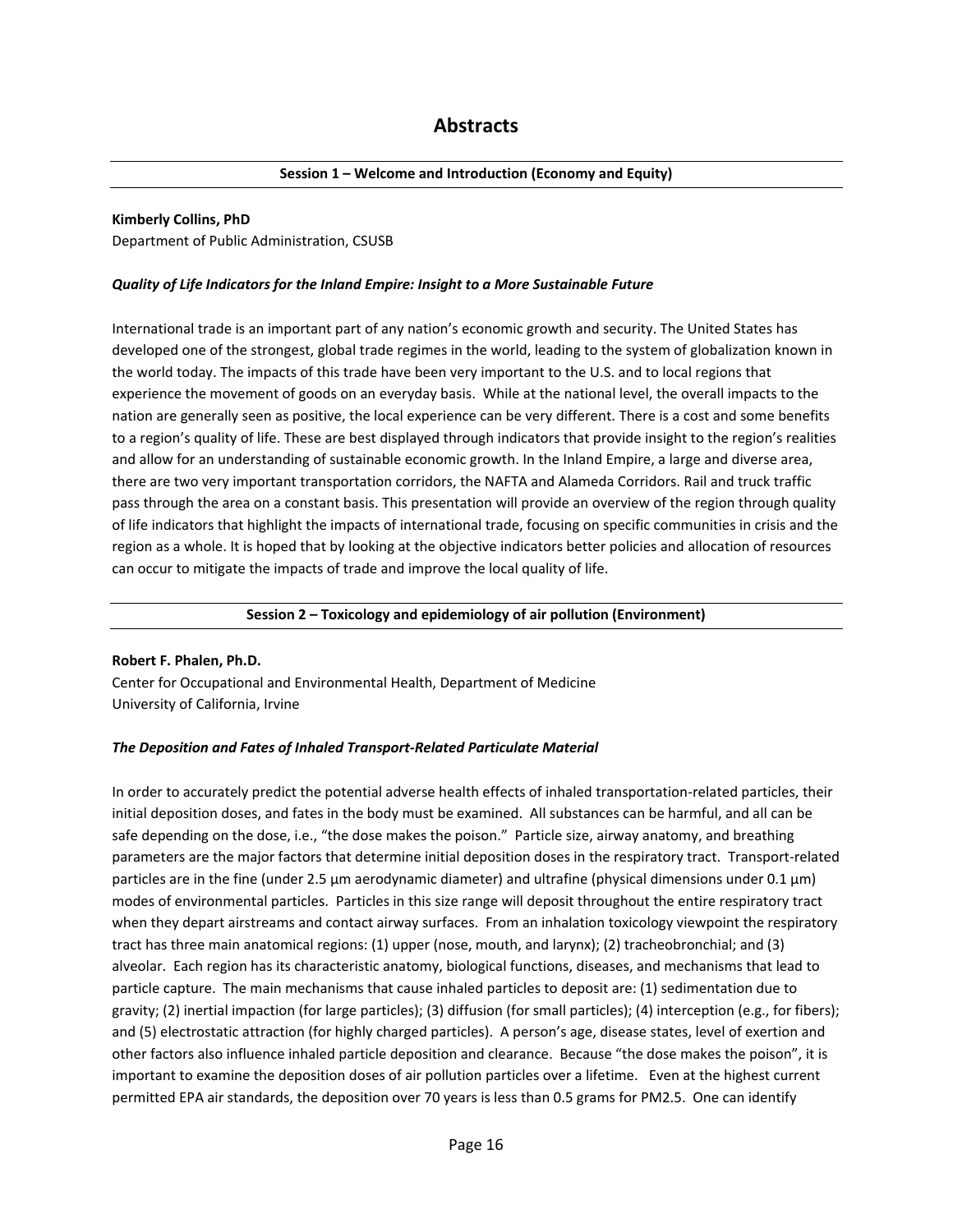subpopulations that may get larger doses, or be susceptible to adverse health effects, such as young children, those with existing or predisposition to disease states, and those exposed near strong particle emission sources. The bottom line is that the doses from modern transportation-related sources are very small, and it is difficult to justify more‐strict regulation on a dose basis.

**James E. Enstrom, Ph.D., M.P.H.** UCLA School of Public Health

#### *Air Pollution and Total Mortality in California*

There is overwhelming epidemiologic evidence that air pollution, specifically particulate matter (PM), both fine particulate matter (PM2.5) and course particulate matter (PM10), and ozone, are not related to total mortality in California. I will summarize all the long‐term PM and ozone epidemiologic cohort studies in California, including my own recent analysis of a major national cohort. I will discuss the limitations of these studies: lack of access to several key databases; the ecological fallacy; failure to consider other pollutants; failure to satisfy causality criteria; and failure to consider other competing health risks. Also, ethical issues underlying much of air pollution epidemiology will be discussed. I will make a strong case that air pollution at current ambient levels is not harming Californians and that there is not a scientific or public health basis for the regulations designed to further reduce air pollution levels. In particular, costly California goods movement regulations designed to reduce diesel PM from trucks are not justified. While claims have been made that these diesel regulations will prevent a couple hundred "premature deaths" per year in California, the actual California‐specific evidence shows that PM (diesel and otherwise) does not cause any "premature deaths" in California. Finally, I will make the case that air pollution health effects and regulations must be put into proper perspective with other factors that influence health in California, especially given the low age‐adjusted total death rate in this state and the relatively good health of Californians.

#### **S. Stanley Young**

National Institute of Statistical Sciences

#### *Is there evidence for acute air pollution deaths in southern California?*

The Great Smog of London, 1952, is estimated to have killed thousands of people and alerted all to the hazards of high levels of air pollution. There has been great progress in reducing air pollution and current literature is mixed on if current levels of air pollution are associated with acute deaths. There is a need to assess possible mortality effects of current levels of air pollution in specific regions as it is well-known that there is geographic heterogenity. Daily deaths and air pollution levels as measured by PM2.5 and ozone were obtained for the years 2007‐2010 for eight California air basins. Here we report on findings for southern California air basins. Spikes in the levels of PM2.5 and ozone, so called natural experiments, can be use to test for the acute effects of air pollution. People 65 and older were taken to be most sensitive to air pollution. Lung and cardiovascular deaths were taken to be most relevent to air pollution. Seasonal effects were removed using 21‐day moving medians to give time‐local estimates of deaths and air pollution. Death lags of 0, 1, and 2 days were examined. Analyses were computed for two measures of air pollution, four years, and three lags, looking for a consistent, accute effect of air pollution on mortality. A number of data visualization and supporting statistical analysis support the statement that there were no consistent statistical effects of PM2.5 or ozone on accute deaths. We concluded that there is no evidence of an increase in acute deaths due to PM2.5 or ozone in southern California for the years 2007‐2010.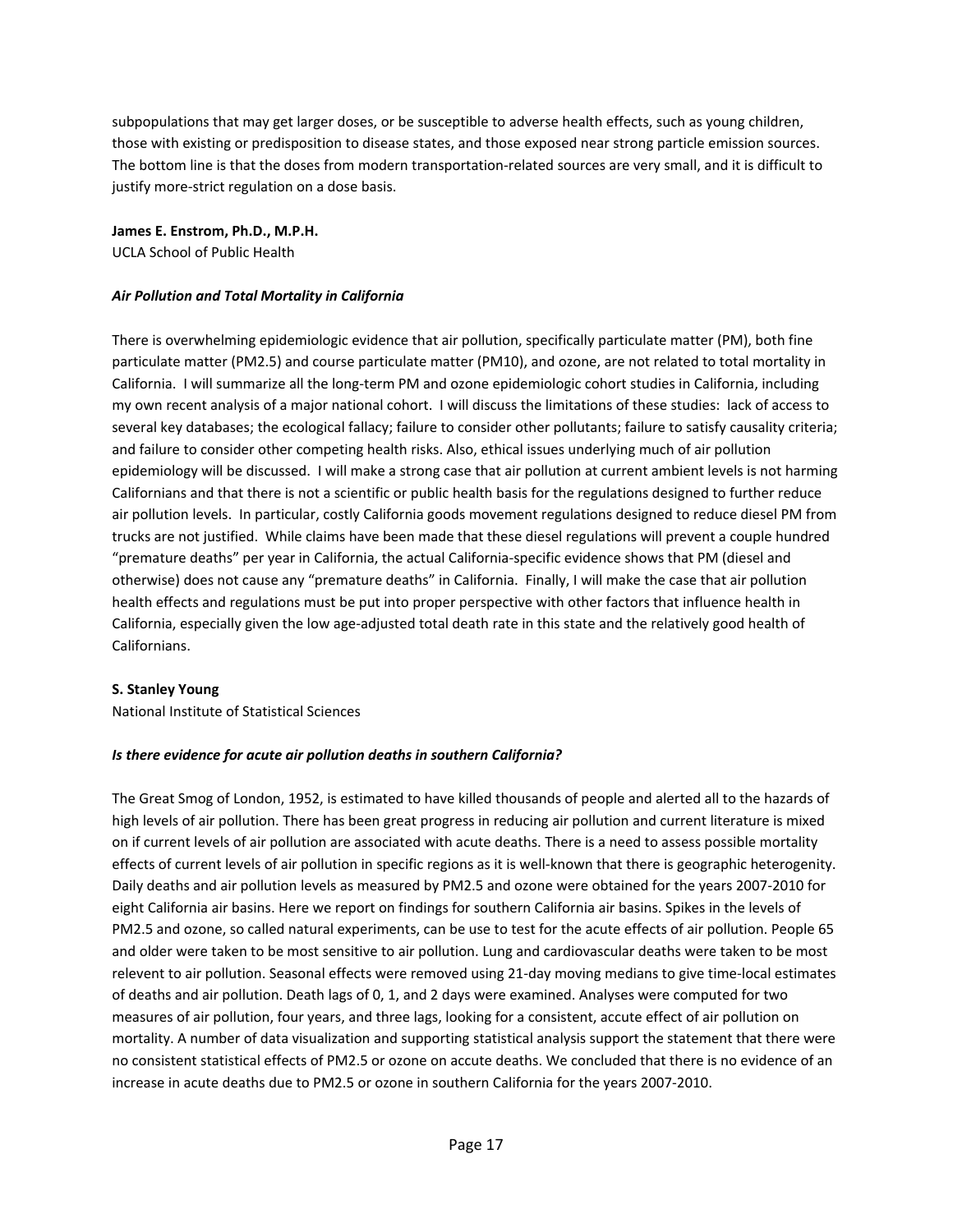#### **Session 3 – Transportation‐related exposures near major roadways (Equity)**

 $Q$ uintana, PJE<sup>1</sup>, Galaviz VE<sup>1,2</sup>,Dumbauld JJ<sup>1</sup>, Patel, Z<sup>1</sup>, Flores D<sup>2</sup>, Guerrero, J<sup>4</sup>, Castillo, JE<sup>4</sup>, Rodriguez-Ventura, JG<sup>4</sup>, Yost MG<sup>2</sup>, Simpson CD<sup>2</sup>

<sup>1</sup>Graduate School of Public Health, San Diego State University, San Diego, CA, USA

<sup>2</sup>School of Public Health, University of Washington, Washington, CA, USA

<sup>3</sup>Casa Familiar, San Ysidro, CA, USA

4 Universidad Autónoma de Baja California

### Exposures to traffic pollutants at US-Mexico Ports of Entry (POEs), an environmental justice issue: case studies at *the San Ysidro POE*

The US‐Mexico border crossings at Land Ports of Entry (POEs) are vital for trade, transport and movement of people between closely linked‐regions. However, delays at these crossings are long for both drivers and pedestrians, and have increased since 9‐11. Being in close proximity to traffic pollutants is associated with a host of adverse health effects, including respiratory and cardiovascular effects, adverse birth outcomes and even Type II diabetes. Here we present data on exposures to pedestrians, drivers and community members in relation to the San Ysidro POE that links San Ysidro, CA and Tijuana, Mexico. Results indicate consistently higher daytime black carbon (BC) and ultrafine particles (UFP) concentrations at the measurement sites in San Ysidro near the POE. BC pollution was significantly positively associated with the POE northbound wait times when the wind direction was from the POE towards San Ysidro, but not when the wind direction was from the west/northwest towards the POE. We also quantified northbound pedestrian commuter exposure to traffic‐related air pollutants at the San Ysidro POE. Subjects who crossed the border in pedestrian lanes had up to 6‐fold increases in exposure to traffic pollutants as compared to non‐border commuters. Drivers were exposure to high levels of UFP during the border wait. Disparities in traffic exposures are an environmental justice issue and this should be taken into account during planning and operation of POEs.

**Sam Soret<sup>1</sup>,** Rhonda Spencer-Hwang<sup>1</sup>, David Shavlik<sup>1</sup>, Synnove Knutsen<sup>1</sup>, Larry Beeson<sup>1</sup>, Mark Ghamsary<sup>1</sup>, Semran Mann<sup>1</sup>, Penny Newman<sup>2</sup>, and Susanne Montgomery<sup>3</sup>

<sup>1</sup> Loma Linda University School of Public Health

<sup>2</sup> Center for Community Action and Environmental Justice

 $3$ Loma Linda University School of Behavioral Health

#### *Exploring Respiratory Health Risks of Living near a Major Goods Movement Rail Yard: The ENRRICH Study*

**Background:** Residents near transportation hubs and corridors are likely to be exposed to high levels of airborne pollutants and experience increased adverse health outcomes. One such exposure setting is represented by the communities neighboring the Los Angeles-Long Beach port complex and its associated inland trade centers. Community groups and the air quality agencies have identified the BNSF San Bernardino Railyard (SBR) as a public health concern and an environmental justice issue affecting the adjacent low-income, minority populations. The Environmental Railyard Research Impacting Community Health (ENRRICH) Project is a collaborative established by researchers and local residents in response to the lack of objective data about this regional issue. Using community‐based‐participatory‐research, ENRRICH explored health risks of living in close proximity to the SBR and supported the development of a community response plan to help mitigate exposure. Assessing the relationship between pollution density near and further away from the railyard and adverse respiratory health effects among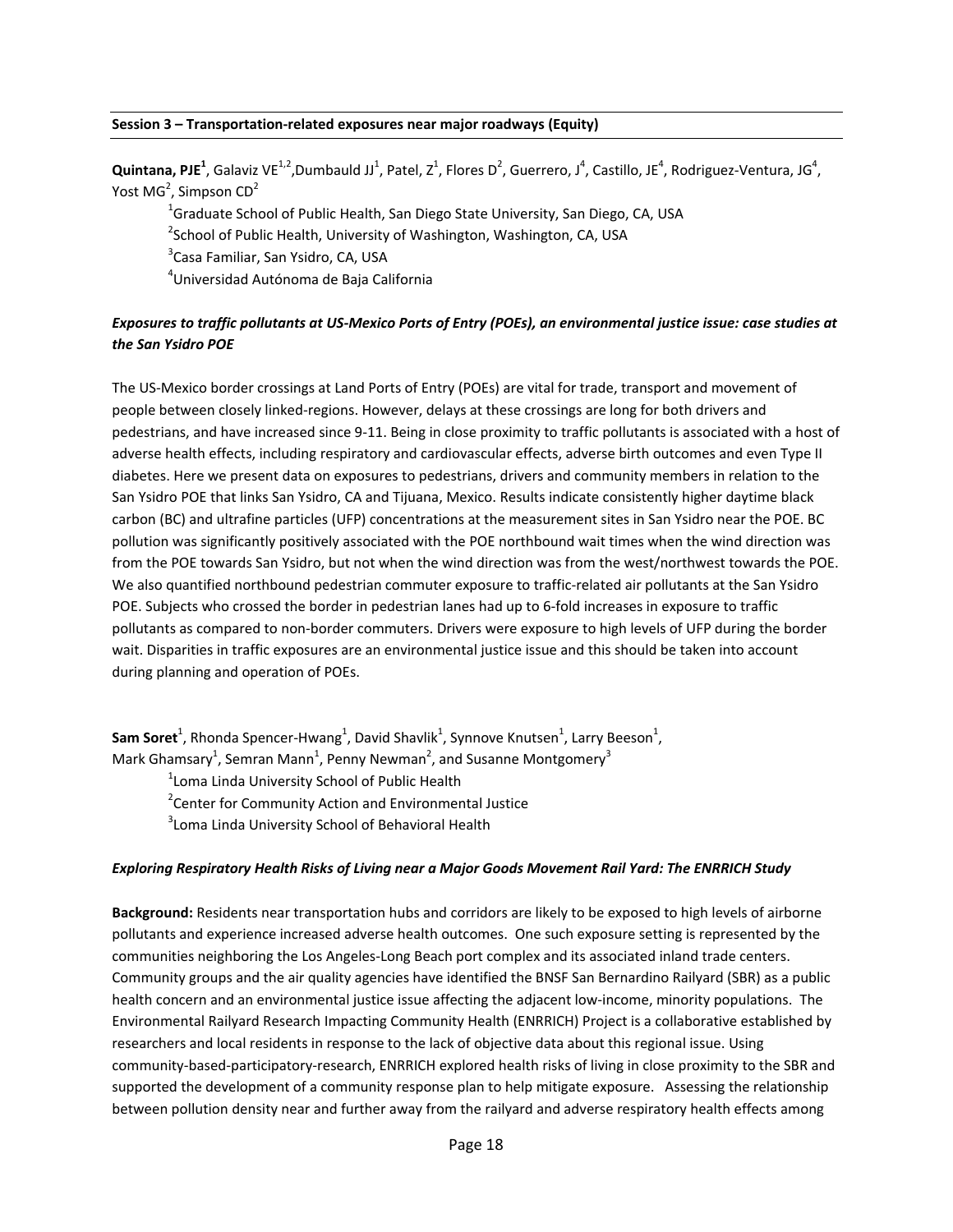nearby school children was a primary goal. **Methods:** Respiratory health screening was offered to all children with parental consent at a school located 550 yards from the SBR and at a second school 5 miles west. Screening included: airway inflammation using fractional exhaled nitric oxide (FeNO), Peak Expiratory Flow (PEF), and health‐ history questionnaires. Regression analyses assessed the association between school proximity to the railyard and adverse respiratory health endpoints. **Results:** Over 1,000 children were screened. School children near the SBR exhibited significantly elevated airway inflammation (Prevalence Ratio=1.44, 95%CI: 1.02‐2.02) and reduced expiratory flow compared to those attending the comparison school. **Conclusion:** Our findings suggest that close proximity to major rail yards can further negatively impact respiratory health in children even in areas already negatively impacted by poor air quality. There is the need for policy development and mitigation plans aimed at reducing exposure near schools.

**Nicole M. Gatto**, MPH, PhD<sup>1</sup>, Victor W. Henderson, MD<sup>5</sup>, Howard N. Hodis, MD<sup>2,3</sup>, Jan A. St. John, MS<sup>2,3</sup>, Fred Lurmann<sup>4</sup>, Jiu-Chiuan Chen, PhD<sup>2</sup>, Wendy J. Mack, PhD<sup>2,3</sup>

> <sup>1</sup>Department of Epidemiology, Biostatistics & Population Medicine, School of Public Health, Loma Linda University

2 Department of Preventive Medicine, Keck School of Medicine, USC

 $3$ Atherosclerosis Research Unit, Department of Medicine, Keck School of Medicine, USC <sup>4</sup>Sonoma Technology, Inc.

<sup>5</sup>Departments of Health Research & Policy (Epidemiology) and Neurology & Neurological Sciences, Stanford University

#### *Components of Air Pollution and Cognitive Function in Middle‐aged and Older Adults in Los Angeles*

While experiments in animals demonstrate neurotoxic effects of particulate matter (PM) and ozone (O3), epidemiologic evidence is sparse regarding the relationship between different constituencies of air pollution mixtures and cognitive function in adults. We examined crosssectional associations between various ambient air pollutants [O3, PM2.5 and nitrogen dioxide (NO2)] and six measures of cognitive function and global cognition among healthy, cognitively intact individuals (n=1,496, mean age 60.5 years) residing in the Los Angeles Basin. Air pollution exposures were assigned to each residential address in 2000‐06 using a geographic information system that included monitoring data. A neuropsychological battery was used to assess cognitive function; a principal components analysis defined six domain‐specific functions and a measure of global cognitive function was created. Regression models estimated effects of air pollutants on cognitive function, adjusting for age, gender, race, education, income, study and mood. Increasing exposure to PM2.5 was associated with lower verbal learning (H = -0.32 per 10 ug/m3 PM2.5, 95% CI = -0.63, 0.00; p = 0.05). Ambient exposure to NO2 >20 ppb tended to be associated with lower logical memory. Compared to the lowest level of exposure to ambient O3, exposure above 49 ppb was associated with lower executive function. Including carotid artery intimamedia thickness, a measure of subclinical atherosclerosis, in models as a possible mediator did not attenuate effect estimates. This study provides support for crosssectional associations between increasing levels of ambient O3, PM2.5 and NO2 and measures of domain‐specific cognitive abilities.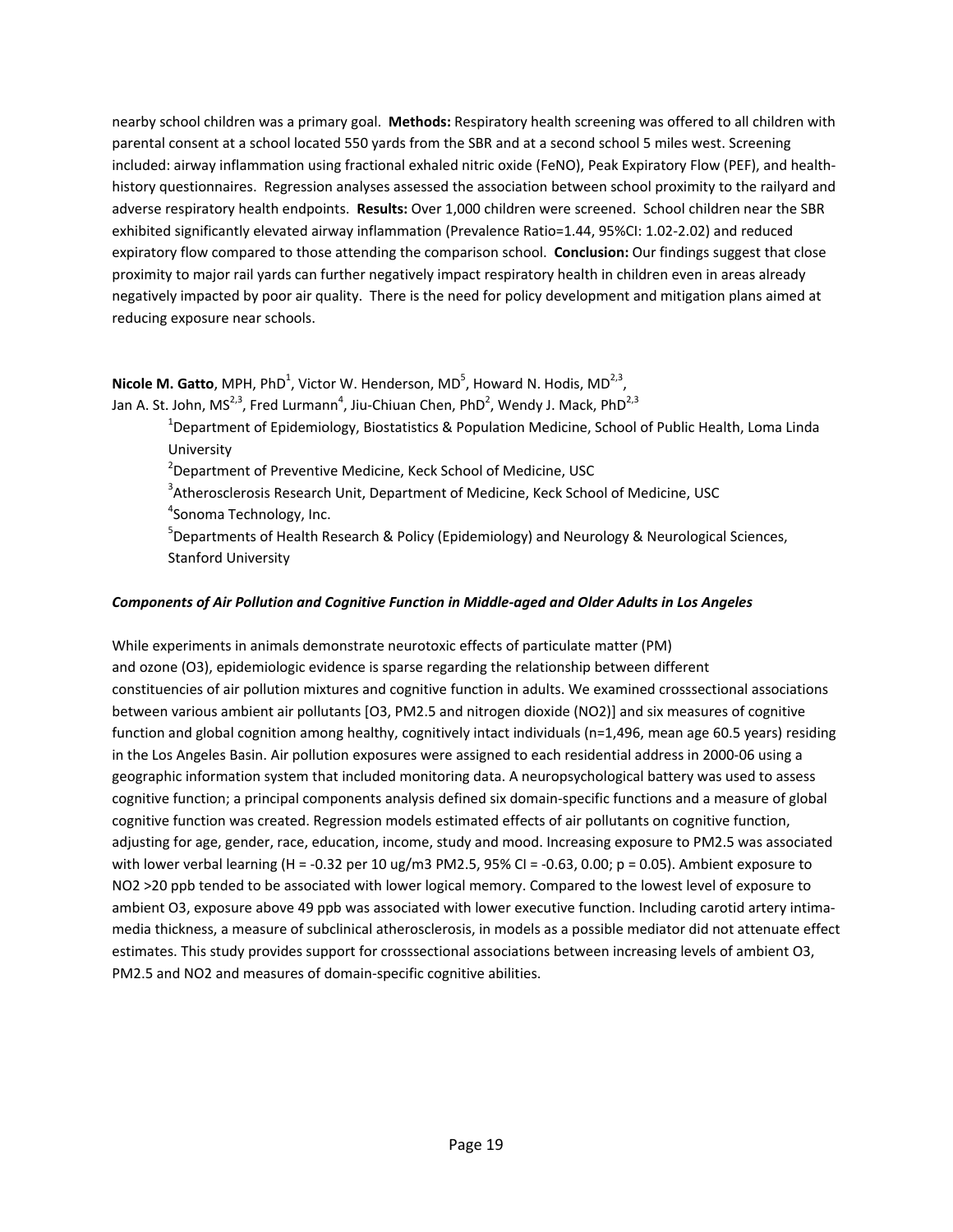#### **Teresa Dodd‐Butera, PhD; RN/DABAT**

California State University San Bernardino

#### *Traffic‐Related Toxic Exposures: Implications for Maternal ‐ Child Health*

The *in utero* environment is uniquely susceptible to toxicity from exposures due to critical periods of development during pregnancy. Components of traffic contributing to toxicity include: carbon monoxide and carbon dioxide; polyaromatic hydrocarbons (PAHs); particulate matter; and diesel exhaust, which present a potential threat to maternal – fetal health and well‐being. In this presentation, evidence of adverse birth outcomes and conditions of pregnancy related to proximity to traffic and subsequent toxic exposures will be examined. A review of the scientific evidence indicates an association between traffic – related exposure and preeclampsia, pre-term birth, decreased birth weight, congenital birth defects, asthma, and autism. Further, mechanisms of placental transfer and developmental toxicity will be presented which address the vulnerability of the maternal – fetal environment. Implications for policy decisions will be presented using a logic model which provides an illustration of an underlying conceptual framework and the logical connection within and between systems. An underlying assumption is the value of effective, efficient and equitable strategies for decreasing traffic‐related exposures before, during, and after pregnancy. Inputs include community stakeholders and resources which are impacted by decisions which regulate traffic‐related toxic exposures. An integration of principles of public health and policy will be discussed as essential for mitigating exposures and preventing short and long term adverse health outcomes from traffic-related toxic exposures in this vulnerable environment.

#### **Session 4 – Local communities and businesses (Equity)**

#### **Penny J. Newman, Executive Director**

Center for Community Action and Environmental Justice

#### *The View from Our Window: The Critical Intersection between Freight Transport and Communities*

With globalization and the expansion of international trade, corporate and consumer demand for imported goods is continuously increasing. These imports, the majority of which arrive by ship, are transported to millions of destinations all over the country by an expanding logistics industry otherwise known as the goods movement industry. The goods movement industry includes ports, trucking companies, rail yards and rail lines, intermodal facilities, warehouses, and distribution centers—each relying upon diesel fuel to power their operations. While this system benefits industry, it does not take into account externalized health costs caused by the goods movement industry in California. That cost, an estimated \$21.5 billion, is paid instead by taxpayers each year. In the South Coast Air Basin, health impacts such as premature death, chronic bronchitis, and hospitalization are estimated to cost \$10.2 billion per year. The expansion and maintenance of public freeways and roads, on which heavy trucks create the greatest wear and tear, further subsidizes the goods movement industry. But mere numbers do not capture the impacts upon communities in southern California. Our paper will explore the impacts on primarily low income communities of color that are smothered in the layers of diesel pollution. Results are seen in a recent health study that found at one elementary school near the railyard in San Bernardino has an asthma rate at a startling 47%. CCAEJ will outline in a paper and presentation alternatives to addressing these impacts.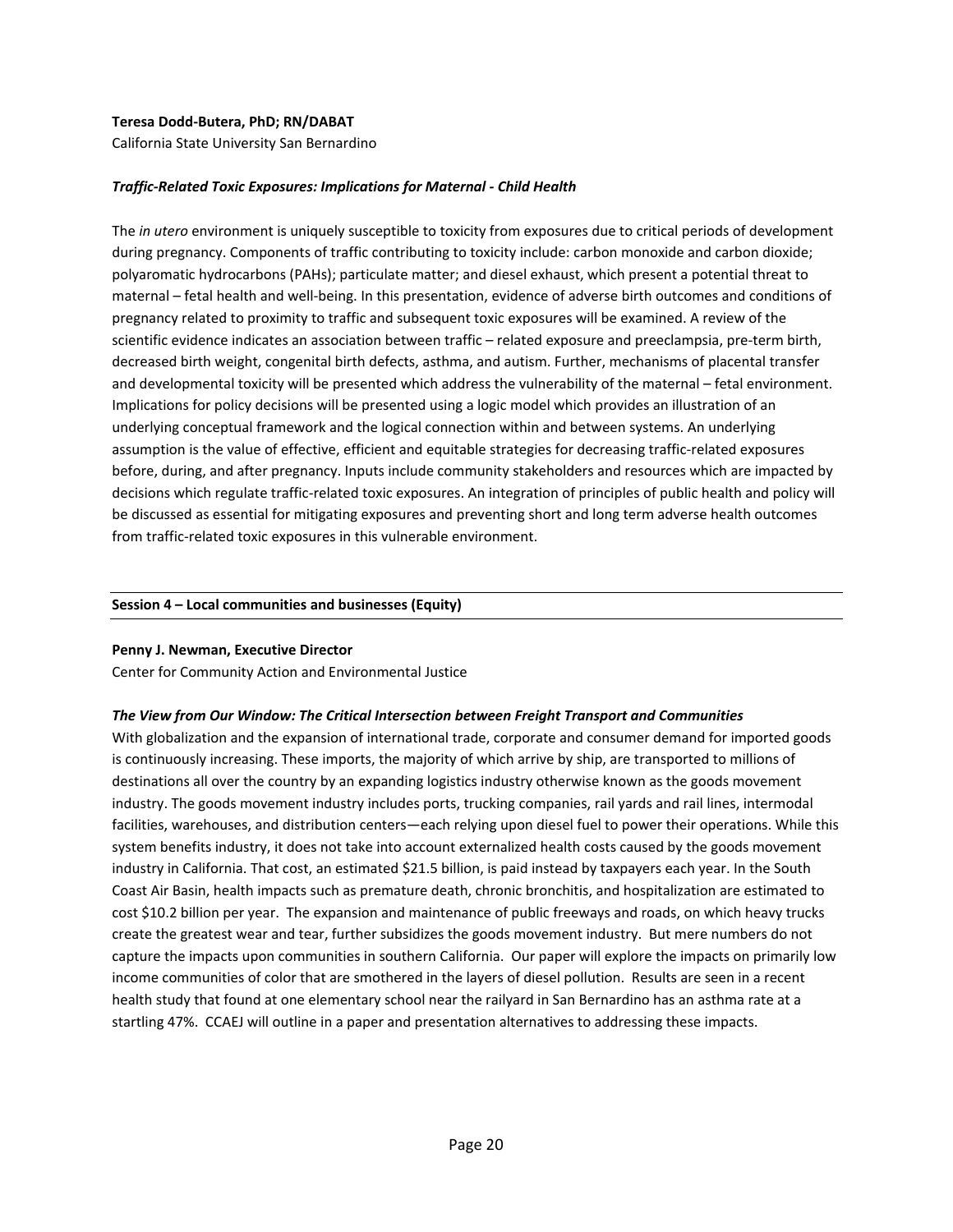**Ken Lund**  Vice President – Allen Lund Company

#### **Joe Rajkovacz**

Director of Governmental Affairs & Communications California Construction Trucking Association/Western Trucking Alliance

#### *Sustainable Goods Movement – A Small Business Perspective*

A discussion of the environmental and economic impacts of how goods are shipped is often defined by the largest participants within the supply‐chain. Often misunderstood are the overwhelming dominance and impact on the marketplace of small‐business motor carriers and owner‐operators.

Everybody is familiar with JB Hunt, Swift, Schneider, and UPS. They are large multinational motor carriers with a very specific business model followed. It's easy to believe these large motor carriers dominate the trucking industry – they don't. Federal databases contain records on over 500,000 active motor carriers – nearly half are one‐truck operations. In fact, 97 percent of all registered motor carriers in the U.S. operate 20 or fewer trucks. Not understanding how diverse and dynamic the presence of owner‐operators and small‐businesses are on goods movement can lead to misguided and ineffective public policy intended to mitigate the environmental effects from transportation (e.g. banning certain trucks in California only leads to their sale to other jurisdictions effectively migrating emissions reductions and alleged health effects elsewhere).

Successful strategies to mitigate air quality concerns associated with goods movement needs to give more consideration to the economic challenges faced by the majority small‐business community and incorporate their concerns into mitigation efforts. Government funding opportunities to upgrade equipment is not means tested and often is nothing more than a transfer from one government entity to another. Our presentation will delve into all these intersecting complexities with the intention to broaden everyone's understanding of the "real world of trucking" and also offer up alternative strategies that would aid economic growth in our industry in an equitable manner.

#### **Dr. Matthew Malkan,**

UCLA Department of Physics & Astronomy

#### *Environmental Regulation Which Reduces Social Justice*

A goal of environmental regulatory agencies is environmental justice. If some regulatory decisions are favored because they reduce social inequities, then it also follows logically that other policies which would increase social inequity must be disfavored. Most environmental justice advocates focused on negative health effects that fall more heavily on underprivileged communities. I focus on two other impacts of environmental decisions—living costs and unemployment, which are inextricably linked with health outcomes, since studies show that unemployment and lower standard‐of‐living correlate with poorer health. Environmental justice requires that the impacts of tighter environmental restrictions must not fall disproportionately on lower-income families.

The California Air Resources Board mandated phasing out many diesel engines used in the state for goods movement and construction. Other policies require replacing cheaper but dirtier power sources with cleaner but costlier sources, ie., renewables. The economic analysis of these stricter regulations states that their increased costs will be passed on to consumers. Affluent consumers may hardly worry about their reduced standard of living. However, contrary to the goals of environmental justice, these increased costs are NOT shared equally among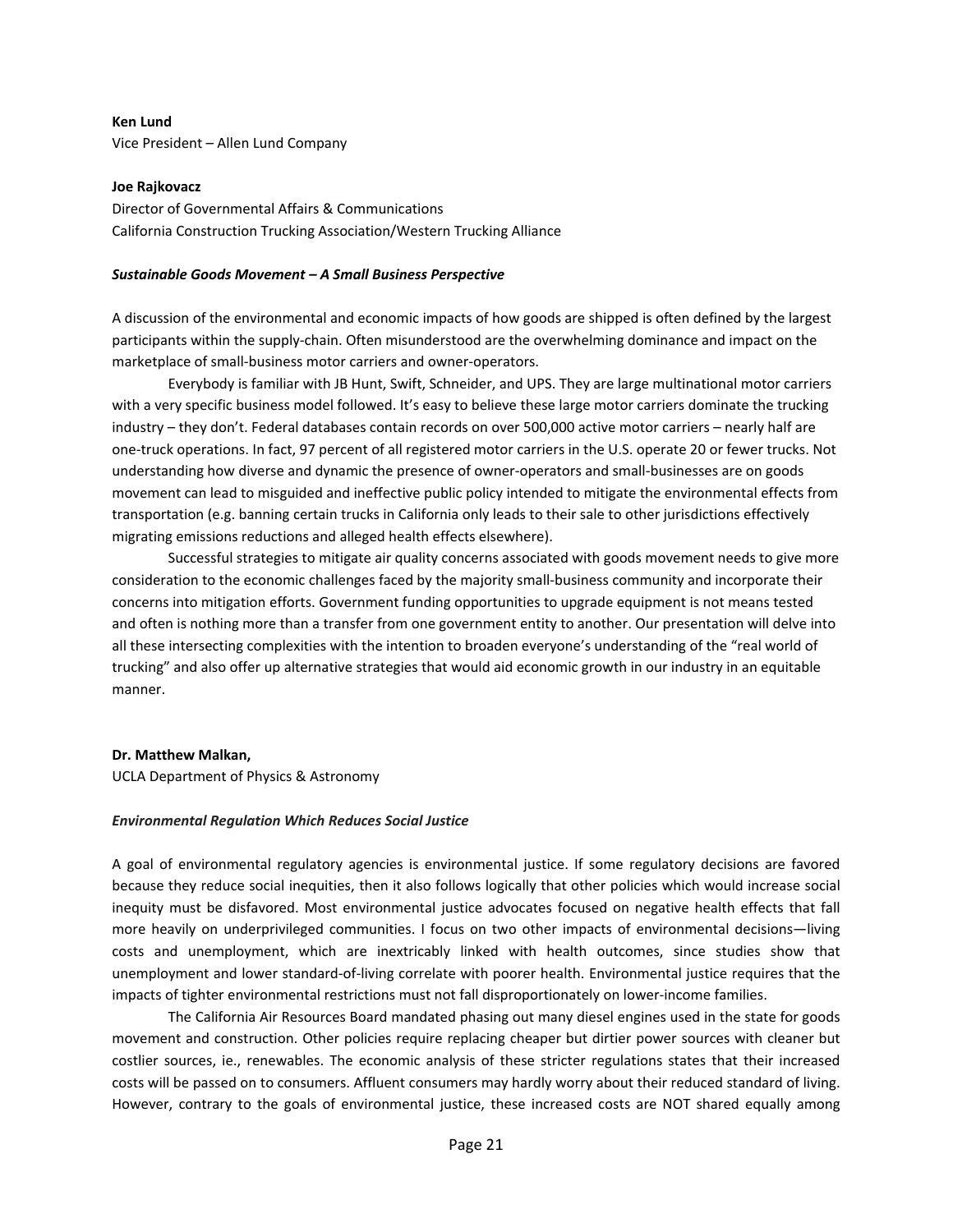individuals of different socio‐economic status. Lower‐income individuals must expend a larger fraction of their budgets on essentials (e.g. food, power, housing and cheaper consumer durables). Simple economic analysis indicates that transportation costs (largely trucking) account for a larger fraction of the consumer prices of cheaper necessities, and that these make up a disproportionately large fraction of the expenditures of those near the poverty line. Similarly, poorer individuals spend a higher percentage of their incomes on housing and utilities. Regulations that preferentially raise these costs therefore function as new regressive taxes. Because consumption patterns are a strong function of income, the costs of these environmental rules are even more regressive than the general sales tax, which is widely criticized for its regressivity. These regulations have the perverse effect of widening—not narrowing--the wealth and health gap between poor and affluent.

An additional environmental justice consideration arises when regulations reduce employment. The impact of CARB diesel regulations on workers in the transportation industry is again regressive—ie., harm falls disproportionately on the lower-income workers. I discuss ways in which environmental regulators can advance rather than impede—the cause of environmental justice.

#### **Session 6 – Sustainable strategies (Economy)**

**Jo Klinski**, Chief Operating Officer/Chief Intellectual Property Officer Magna Force, Inc. (Developers of the LEVX® technologies)

#### *LEVX®: Environmentally and Economically Sustainable Transport for High Density Freight Corridors*

The evolution of transport technology has taken a leap into the future with the development and demonstration of full scale LEVX® freight transport systems that possess unmatched operating efficiencies and provide low cost infrastructure options in zero and near zero emission configurations.

LEVX<sup>®</sup> technologies point the way to an economically and environmentally sustainable future where transport energy requirements and related emissions can be reduced by up to 95%. The proprietary LEVX® technologies provide the keys to overall system efficiency by eliminating the static drag and impact loads associated with weight bearing wheels and the magnetic drag developed in electromagnetic systems. Light weight, simplified LEVX® guideway structures provide additional cost advantages as they require no third rails, overhead wires, copper coils or wayside power conditioning equipment for operation.

Moving freight swiftly, cleanly, and quietly along LEVX® a dedicated fixed guideway would also dramatically reduce the impact of freight transport on communities currently burdened with congested surface streets and the environmental consequences of truck traffic.

What does all of this mean to the guy on the street? It means that heavy loads can be mobilized with a fraction of the energy needed by today's transportation options, conserving energy resources, slashing pollution and lowering the costs and impacts of moving freight. It also means fewer trucks on shared streets, improving safety and reducing road maintenance requirements while improving freight delivery times to support a growing economy.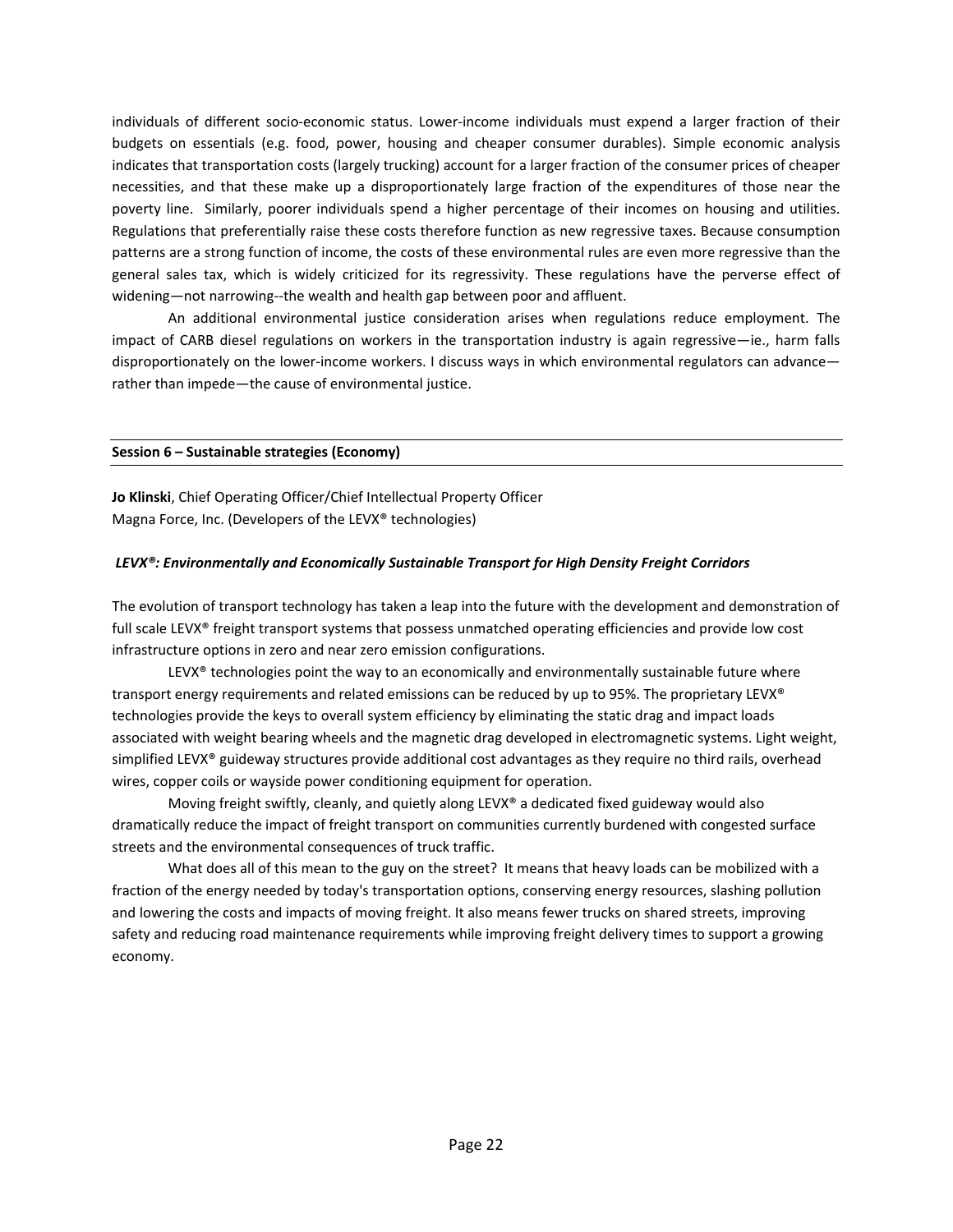#### **Renee Moilanen**

Port of Long Beach

#### *Charting the Course: Reducing Ship Emissions in a Sustainable Way*

Ships are the single largest source of air pollution in San Pedro Bay, and they are the toughest source category to regulate. At the ports of Long Beach and Los Angeles, ships account for nearly 60% of the air emissions, and they pose a significant health risk to local communities, which already suffer from high rates of asthma and other illnesses. Additionally, because ships are often flagged in foreign countries, deployed worldwide based on global market conditions, and regulated internationally, local jurisdictions such as the Port of Long Beach (Port) find it particularly difficult to effectively address these emissions. There are few tools available to clean up the ships, and even fewer tools that balance environmental benefits with economic realities.

Despite these challenges, the Port has made substantial progress in reducing ship pollution over the past decade, seeing declines of up to 75% since 2005. This accomplishment reflects the Port's commitment to adopting innovative strategies that focus on long‐term environmental and economic sustainability. These strategies have involved (1) developing voluntary emission-reduction programs that use financial incentives and public accolades to extract compliance, and (2) collaborating closely with the shipping industry.

This paper will describe the Port's major ship-related initiatives, including the Vessel Speed Reduction program, which discounts dockage fees for operators that voluntarily slow their ships near the port; the Green Ship Incentive Program, which rewards shipping lines financially for deploying their newest, lowest-emitting ships; and the Technology Advancement Program, which funds emission‐reduction technology demonstration projects. Additionally, the paper will highlight the direct and indirect community benefits, from reduced health risk to the industry's growing involvement in community causes, such as funding new playgrounds and school programs.

By balancing environmental, community, and economic considerations, the Port has demonstrated that even the most intractable environmental issues can be addressed with sustainable, collaborative strategies.

#### **Robert N. Phalen, Ph.D.**

California State University San Bernardino

#### *Alternative Technologies and Solutions to Reducing Near Road Exposures from Heavy‐Duty Diesel Vehicles*

In the grand scheme of goods movement, heavy-duty trucking is one of the more costly modes of transportation and it is estimated that about 28% of shipping costs can occur in the "last mile" of transit. Due to regional air pollution concerns, these essential services are often under substantial regulatory control, which serves to increase transportation costs and the affordability of fresh produce, foods and other goods. This can have a negative impact on low and middle‐income families. However, it has also been shown that those who live closer to major transportation corridors have higher exposures to heavy‐duty diesel emissions. As with any scenario where there are trade‐offs, risks and benefits, it is important to evaluate those solutions that can minimize risks and maximize benefits—In this case, we need cost-effective solutions that reduce transportation costs, support the local economy and reduce human exposures. The purpose of this paper is to review those factors that most affect near road exposures to heavy‐duty diesel vehicle exhaust and propose efficient alternatives to costly fuel modifications and exhaust aftertreatments. The major factors reviewed include vehicle speed, truck cycle (e.g., delays, idle time, stops and accelerations), vehicle class and weight, vehicle age, fuel injection and timing (with investigation of the NO<sub>x</sub>-particulate matter trade-off), terrain, distance from roadway, and wind speed. Additional solutions, such as use of smaller and cleaner vehicles in high density urban environments, are presented.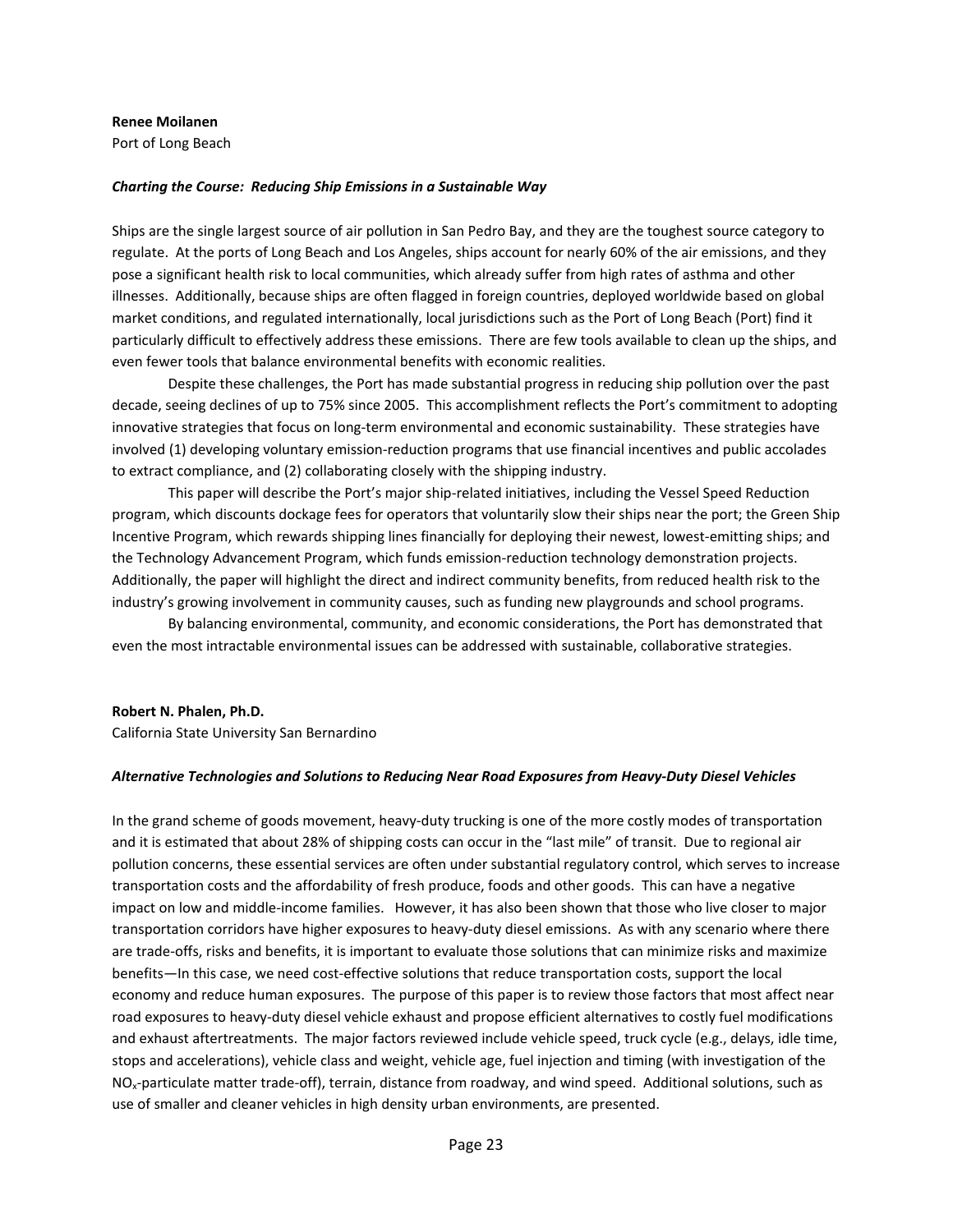#### **Session 7 – Measuring and evaluating transportation emissions (Environment)**

**Guoyuan Wu<sup>1</sup>,** Kanok Boriboonsomsin<sup>1</sup>, and Matthew Barth<sup>1,2</sup>

 $^{1}$ College of Engineering – Center for Environmental Research and Technology, University of California Riverside

<sup>2</sup>Department of Electrical Engineering, University of California Riverside

#### *Fusion of Truck Weight and Activity Data for Improved Estimation of Emissions Due to Goods Movement*

Among several factors affecting vehicle emissions is vehicle weight, which is particularly critical when modeling emissions from heavy‐duty trucks (HDTs). The Motor Vehicle Emission Simulator (MOVES) model provides a framework to account for weight information when constructing the vehicle emission inventory. To date, this has not received much attention although reliable vehicle weight data has become increasingly available in the last several years thanks to the deployment of weigh-in-motion (WIM) technology.

This paper presents a method for fusing vehicle weight data from WIM stations and traffic data from vehicle detector stations (VDS) to result in better HDT activity data input for MOVES in terms of vehicle operating mode distribution. The main idea is to identify trucks recorded by a nearside WIM station that are likely to travel over a VDS during a time period. Then, the measured weight data of these trucks can be associated with the second-by-second speed and acceleration values from synthesized vehicle trajectories that are created from strategically selected MOVES driving cycles.

Using freeways in Los Angeles County, California, as a case study, it is shown that the distributions of vehicle operating mode are quite different between the proposed method and the existing method, which assumes an average weight value for all HDTs in the same class. The proposed method results in 78% higher oxides of nitrogen emissions and 30% higher particulate matter emissions than the existing method.

**Yang Li**<sup>1,2</sup>, Jian Xue<sup>1,2</sup>, Kent C. Johnson<sup>2</sup>, Thomas D. Durbin<sup>2</sup>, Mark Villela<sup>2</sup>, Liem Pham<sup>1,2</sup> Ehsan Hosseini<sup>1,2</sup>, Daniel Short<sup>1,2</sup>, Akua Asa-Awuku<sup>2</sup>, Georgios Karavalakis<sup>2</sup>, David Quiros<sup>3</sup>, Shaohua Hu<sup>3</sup>, Tao Huai<sup>3</sup>, Alberto Ayala<sup>3</sup>, Heejung S. Jung $*^{1,2}$ 

 $^{1}$ University of California Riverside, Department of Mechanical Engineering

 $^{2}$ University of California Riverside, College of Engineering, Center for Environmental Research and Technology

<sup>3</sup>California Air Resources Board, Monitoring & Laboratory Division

\*Corresponding author

#### *Determination of suspended exhaust PM mass for light duty vehicles*

In line with stricter PM emission standards for heavy-duty vehicles (HDV), the United States Environmental Protection Agency (US EPA) and the California Air Resources Board (CARB) will implement stricter PM standards on light-duty vehicles (LDV). California's new PM emission standard will be reduced to 1 mg/mile, posing a challenge to current gravimetric measurement method. The European Union (EU) will implement particle number (PN) emission standard and proposed to use the Particle Measurement Programme's (PMP) PN measurement protocol as a complementary measurement to the PM mass standard. The current EU PN standard excludes sub 23 nm particles which are mostly volatile but may be responsible for significant adverse health effects. There is limited information regarding associations between human health effects and PN emissions. Also PN and PM do not necessarily correlate with each other over a variety of test conditions, which poses questions to regulators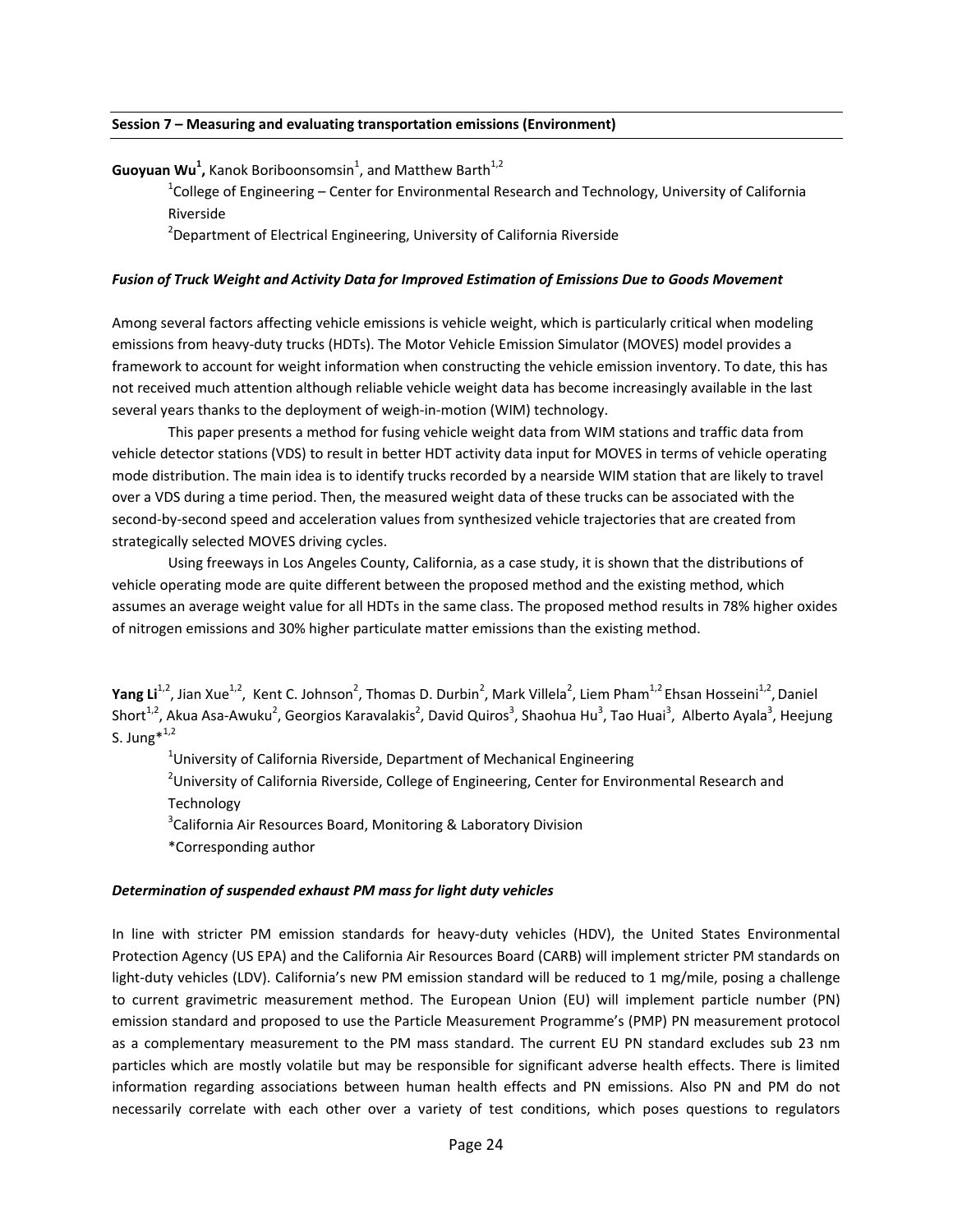regarding whether particle number is an appropriate metric to replace current particle mass‐based measurement protocols.

This study presents determination of suspended exhaust PM mass as opposed to filter captured PM mass as a possible alternative metric to complement current gravimetric method. One example is the integrated particle size distribution (IPSD) method (Liu et al., 2009) which combines particle size distribution with size dependent particle effective density. The method allows for simultaneous determination of particle mass, particle surface area, and particle number. An initial work by Liu et al. (2009) showed good agreement with 1065 compliant gravimetric measurement at low emission levels. As IPSD can simultaneously obtain PM as well as PN, it has the potential to explain discrepancies between current gravimetric method and particle number method. The paper presents comparison of suspended PM mass determined by the IPSD method with gravimetric PM mass. Final goal of this project is to assess repeatability and accuracy of alternative methods to determine suspended PM mass to examine appropriateness as future regulatory measurement methods.

**Liem Pham**<sup>1,2</sup>, Michael Grady<sup>1,2</sup>, Heejung Jung<sup>1,2, \*</sup>

<sup>1</sup>Department of Mechanical Engineering, University of California <sup>2</sup>College of Engineering, Center for Environmental Research and Technology (CE-CERT), University of California, Riverside \*corresponding author

## *Temporal and spatial variations of particulate emissions on major highways: Lagrangian approach using mobile monitoring system*

Ultrafine particles (UFP) with diameter  $< 0.1 \mu m$  and nanoparticles with diameter  $< 50 \mu m$  comprise major fractions of total particle number from vehicle exhaust. They are linked to series of adverse health effects, including asthma and cancer. Although there are infrastructures for stationary monitoring sites of particulate matter (PM) throughout Southern California, they are built at locations away from the main sources such as highways and power generation sites. The data from monitoring sites do not have good indications how people are exposed to PM level because particle concentration downwind of the source can reach background level with just 300 m away. In this study, a mobile platform was used to monitor UFP and nanoparticles during peak traffic time during daily commute on the 91 freeway and the 710 freeway using Lagrangian approach. Long Beach Port is directly connected to the 710 freeway where there is a higher concentration of diesel exhaust. This enables a direct comparison between diesel engine and gasoline engine traffic. Particle concentration, particle size distribution, total particle surface area, and average particle diameter were measured. A GPS was used to record vehicle speed, location, and road grade during the measurement run. Temporal and spatial variations in concentration were reported to indicate hot spots of particle nucleation on highways. The peak concentrations are 150 x  $10^3$  /cm<sup>3</sup> and 6.4 x  $10^3$  /cm<sup>3</sup> on the 91 and 710 freeway respectively. Meanwhile, the average particle diameter is 2.4 mm/cm<sup>3</sup> and 1.5 mm/cm<sup>3</sup> on the 91 and 710 freeway respectively. Our preliminary results indicates that the average PM concentration is approximately 4 times higher on the 91 freeway and 2 times higher on the 710 freeway compared to average daily exposure.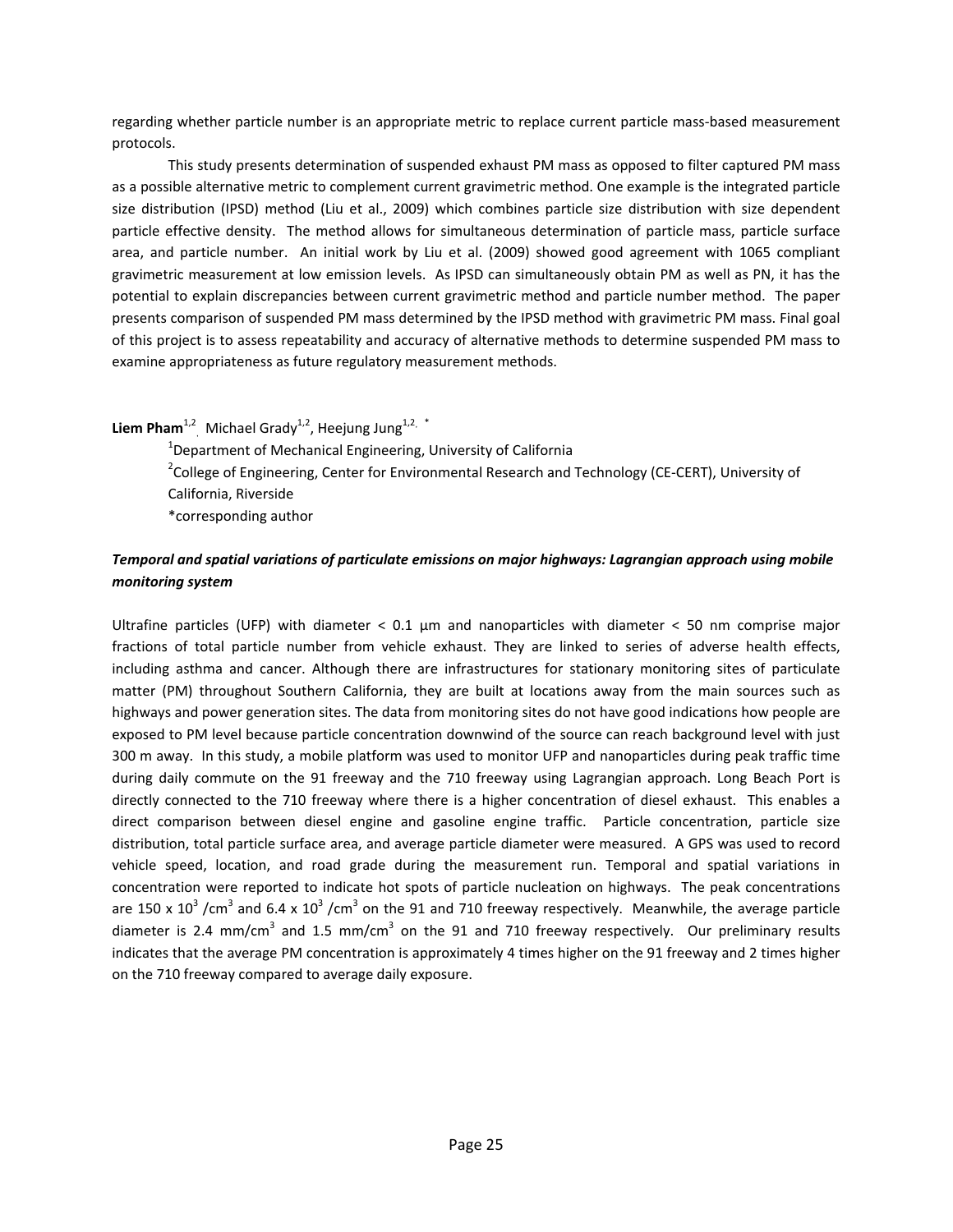#### **Jenna Risa LeComte‐Hinely, PhD**

Health Assessment Resource Center (HARC, Inc.)

#### *Unemployment and Health in the Coachella Valley*

Between 2007 and 2010, unemployment in the Coachella Valley more than doubled, increasing from 4.5% to 10.1%. This paper explores the relationship between unemployment and health in the Coachella Valley. Data are from HARC's triennial random‐digit dial telephone survey, which provides a representative sample of the Coachella Valley community for 2007 and 2010. Unemployed adults in Coachella Valley are typically males with a high‐ school level education and very low household income. Results show that unemployed adults have significantly worse health than employed adults. More than half of unemployed adults lack any type of healthcare coverage, a rate that is more than double that of employed adults. For those unemployed adults that *do* have healthcare coverage, their healthcare plans are less likely to cover important services, such as dental, vision, or mental health services. Unemployed adults are less likely to have visited a doctor or dentist in the past year, indicating they are likely not receiving important preventive care. Unemployed adults engage in significantly less exercise than their employed counterparts, putting themselves at risk for obesity and serious health problems. Unemployed adults also exhibit significantly more negative health behaviors, including smoking cigarettes and binge drinking. Overall, results exhibit strong evidence that unemployment is associated with very serious negative health effects. Given the high rate of unemployment in the Coachella Valley, this presents a serious public health problem for the community.

**Janet H. Koh, MPH, DrPH**, Loma Linda University; Asma Taha, RN, PhD, California State University San Bernardino

#### *Employment, Environmental Stability and Associated Disparities in Child Maltreatment*

Child maltreatment is a prominent public health problem that can lead to serious injury and suffering, an increase in health care costs, and demands on valuable community resources. The National Data Analysis System reflected that 2.07 per 100,000 children, an estimated 1,560 children nationally, died as a result of maltreatment in 2010. San Bernardino County (SB County) prosecutors charged 1,550 people with child abuse in 2012, a year when five children died at the hands of an adult. In 2012, in the state of California, there were 94,379 cases of documented physical abuse. In SB County, there were 6,644 cases. SB County is the fifth largest country in the United States with population of over 2 million. The estimated annual cost of child maltreatment was higher than \$103 billion in 2007. Employment status can lead to several factors including instability of residence, familial stress, and a lack of resources or social support that have an effect on the severity of child maltreatment. There is a gap in the literature regarding whether or not employment status with the decline in the economy has been linked to cases of child maltreatment. While a national news study indicates that the recession has been linked to cases of Shaken Baby Syndrome, there are few, if any, scholarly articles confirming such an association. Millett, Lanier, and Drake (2011) report that while there has been a decline in national rates of child maltreatment, it is of concern that the recent economic recession will reduce or reverse this decline. Although rates of unemployment are on the decline, 110,000 San Bernardino residents report being unemployed in June 2012. Whether there is a link between unemployment and child abuse in our local area is not definite. A local investigation is underway to examine the demographics of documented child abuse cases seen at a level 1 trauma center in SB County.